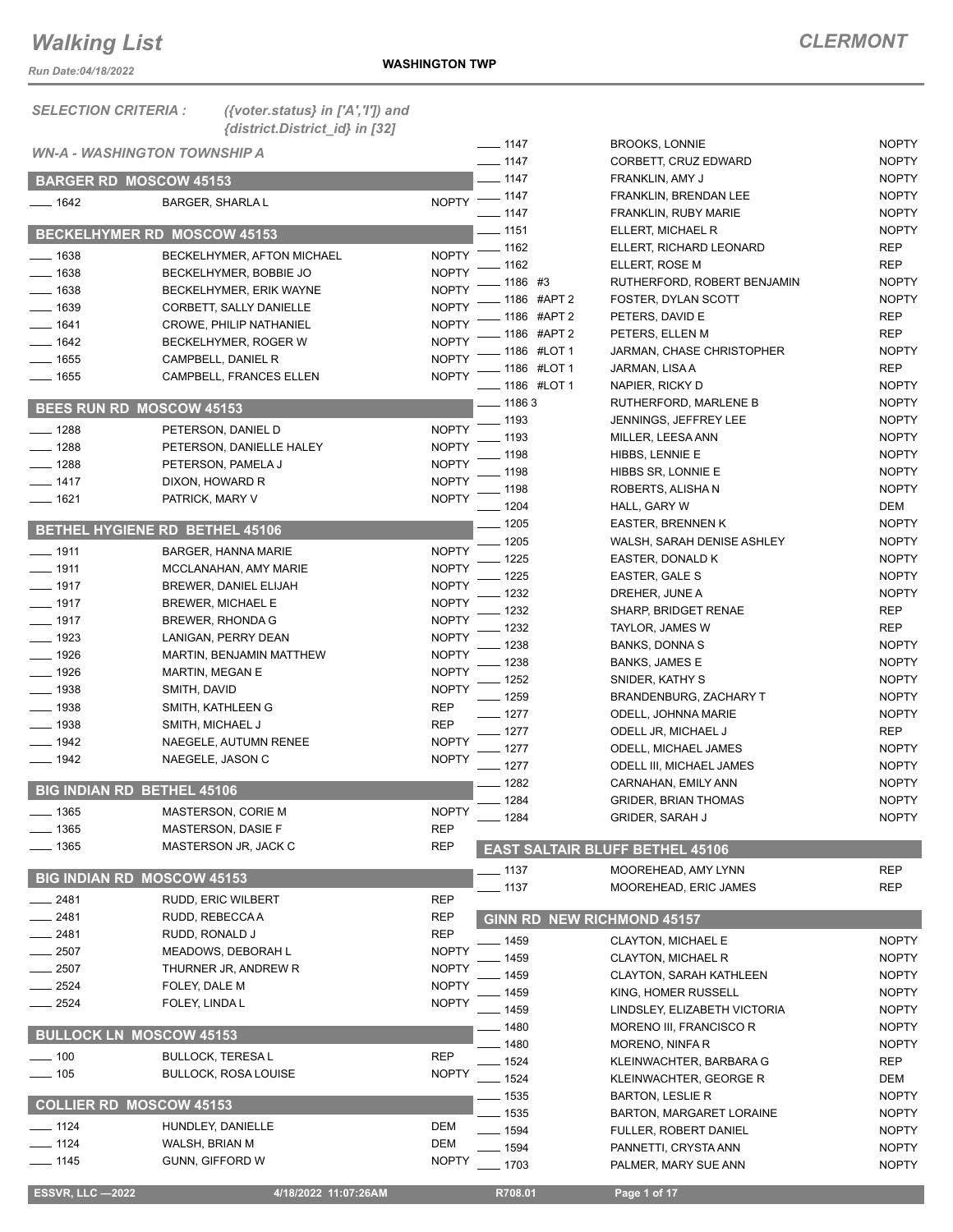*Run Date:04/18/2022*

#### **WASHINGTON TWP**

### *CLERMONT*

|                    | <b>WN-A - WASHINGTON TOWNSHIP A</b>   | $- 2909$                       | <b>BAILEY, SAMANTHA</b>                 | <b>NOPTY</b>                 |
|--------------------|---------------------------------------|--------------------------------|-----------------------------------------|------------------------------|
|                    |                                       | 2915                           | THRESS, DONNA                           | <b>REP</b>                   |
|                    | GINN RD NEW RICHMOND 45157            | 2920                           | HARDY, ELIZABETH R                      | <b>NOPTY</b>                 |
| $- 1748$           | PHILLIPS, BILLY R                     | <b>REP</b><br>$\frac{1}{2920}$ | ROTH, JOSEPH M                          | <b>NOPTY</b>                 |
| $- 1749$           | <b>GALVAN, LISA MARIE</b>             | <b>NOPTY</b>                   |                                         |                              |
| $- 1800$           | LOWE, TRACY R                         |                                | NOPTY RETON TREES RD MOSCOW 45153       |                              |
| $-1800$            | LOWE, WILLIAM C                       | NOPTY __ 2559                  | CROWE, GERALD L                         | <b>NOPTY</b>                 |
| $-1822$            | FOX, STEVEN RAY                       | NOPTY __ 2577                  | SCHULTIAN, BERNARD L                    | <b>NOPTY</b>                 |
| - 1904             | DURHAM, CONNIE G                      | NOPTY _<br>2577                | SCHULTIAN, VIVIAN M                     | <b>NOPTY</b>                 |
| $-1905$            | HENCY, DONAVON S                      | <b>REP</b><br>2583             | <b>BLAKE, ADAM</b>                      | <b>NOPTY</b>                 |
| $-1905$            | HUNT, ROBERT T                        | <b>NOPTY</b><br>2583           | BLAKE, EMMA ISABELLE                    | <b>NOPTY</b>                 |
| 2006               | HARNER, KEVIN E                       | NOPTY __ 2591                  | HANLEY, NICHOLAS ROBERT                 | <b>REP</b>                   |
| 2006               | HARNER, NICOLE LYNN                   | NOPTY __ 2591                  | WEST, SIERRA DAWN                       | <b>NOPTY</b>                 |
| $-2034$            | SHARP, LUCAS NATHAN                   | NOPTY __ 2602                  | BRANDENBURG, LINDSEY ELAINE             | <b>NOPTY</b>                 |
| $-2070$            | HUTCHINSON, RICKY WILLIAM             | NOPTY __ 2605                  | SMITH, JEANETTE                         | <b>REP</b>                   |
| $-2070$            | HUTCHISON, HEATHER D                  | NOPTY __ 2617                  | SHARP JR, CHRIS J                       | <b>NOPTY</b>                 |
| $-2070$            | HUTCHISON JR, RICKY WILLIAM           | NOPTY ___<br>2617              | SHARP, CHRISTOPHER L                    | <b>REP</b>                   |
| $-2096$            | BRYANT, BRENDA L                      | NOPTY __ 2617                  | SHARP, MARIE A                          | <b>REP</b>                   |
| $-2096$            | WAINSCOTT, NORMAN                     | NOPTY __ 2627                  | DAVIDENKO, VERA                         | <b>NOPTY</b>                 |
| 2096               | <b>WAINSCOTT, ROBERT</b>              | NOPTY __ 2635                  | CRASE II, DONALD B                      | <b>REP</b>                   |
| $= 2120$           | KEITZ, CHARITY R                      | NOPTY __ 2635                  | CRASE, JOHN BRUCE                       | <b>REP</b>                   |
| $-2120$            | MOORE, KENNITH LEE                    | NOPTY __<br>2635               | CRASE, PATRICIA M                       | <b>REP</b>                   |
| $-2192$            | MOORE, DESERAE E                      | NOPTY __ 2656                  | HORTON, GARY                            | <b>NOPTY</b>                 |
| $-2192$            | MOORE, DUSTIN EUGENE                  | NOPTY<br>2660                  | <b>GULLETT, WENDIE FAYE</b>             | <b>NOPTY</b>                 |
| $-2192$<br>$-2230$ | RAPER, JAMES E                        | NOPTY __ 2660<br>NOPTY __ 2662 | KOCHENSPARGER, TYLER CHRISTAIN          | <b>NOPTY</b>                 |
| .2346              | <b>GUENTHER, MARGARET L</b>           | NOPTY __                       | BERGER, DONNA MARIE                     | <b>NOPTY</b>                 |
| $-2346$            | FRAZIER, LESLIE L<br>LAUB, TIM THOMAS | 2662<br>NOPTY __ 2693          | BERGER, LARRY D                         | <b>NOPTY</b>                 |
| $-2408$            | MINTON, MICAH ELIJAH                  | NOPTY 2732                     | STURGILL, DANNY L                       | <b>NOPTY</b>                 |
| $-2408$            | MINTON, MIRAH E                       | NOPTY __ 2732                  | BARGER, BENJAMIN F                      | <b>REP</b>                   |
| $-2408$            | SHEPHERD II, EDDIE                    | NOPTY __ 2769                  | <b>BARGER, JUANITA ELAINE</b>           | <b>NOPTY</b><br><b>NOPTY</b> |
| $-2418$            | HARRIS, JAMES W                       | NOPTY __ 2769                  | MILLS, ASHLEY NICOLE<br>PERDUE, JERRY D | <b>NOPTY</b>                 |
|                    |                                       | $-2769$                        | PINDELL, JANET L                        | <b>NOPTY</b>                 |
|                    | <b>IRETON TREES RD BETHEL 45106</b>   |                                |                                         |                              |
| $-2824$            | <b>GEIGER, ELYSE L</b>                |                                | NOPTY KINNETT RD BETHEL 45106           |                              |
| $-2824$            | <b>GEIGER, NATHAN H</b>               | NOPTY __ 1910                  | FRY, GEORGE E                           | <b>REP</b>                   |
| $-2825$            | WORK, DOROTHY M                       | <b>REP</b><br>$- 1910$         | FRY, NINA L                             | <b>REP</b>                   |
| $-2825$            | WORK, PAUL WAYNE                      | <b>REP</b><br>2149             | FRY, LYLE SETH                          | <b>REP</b>                   |
| $- 2829$           | SCHAEFER, CATHERINE S                 | NOPTY __ 2162                  | JOHNS, CATHERINE E                      | <b>NOPTY</b>                 |
| 2829               | SNIDER, MILDRED ANN                   | <b>NOPTY</b><br>2162           | JOHNS, MARK A                           | <b>NOPTY</b>                 |
| 2836               | SMITH, LINDA M                        | NOPTY __ 2178                  | REDDEN, DANNY J                         | <b>REP</b>                   |
| 2837               | PEMBERTON, JERRY R                    | <b>REP</b><br>$-2178$          | REDDEN, KYLA ANN                        | <b>REP</b>                   |
| 2837               | PEMBERTON, MELISSA                    | <b>REP</b><br>2202             | <b>FISCHER, KIRK D</b>                  | <b>NOPTY</b>                 |
| - 2841             | PEMBERTON, ROBERT RAY                 | <b>NOPTY</b><br>2202           | <b>GREENWAY, OWEN JACOB HENDERSO</b>    | <b>NOPTY</b>                 |
| _ 2847             | OESTER, BONNIE S                      | NOPTY __ 2232                  | GASTINEAU, BETTY JO                     | <b>NOPTY</b>                 |
| _ 2847             | OESTER, HOWARD ROGER                  | NOPTY __ 2232                  | <b>GASTINEAU, CAROLINE L</b>            | <b>NOPTY</b>                 |
| $-2851$            | PIATT, BRANDON D                      | NOPTY __ 2232                  | <b>GASTINEAU, CHARLES E</b>             | <b>NOPTY</b>                 |
| __ 2851            | PIATT, EVELYN CHRISTINA               | NOPTY 2232                     | GASTINEAU, DERRAS ALLEN                 | <b>NOPTY</b>                 |
| $-2851$            | <b>SEARS, JAMES ALEXANDER</b>         | NOPTY __ 2232                  | GASTINEAU, MARY MARGARET                | <b>NOPTY</b>                 |
| $-2861$            | MATHERS, KURTIS ANDREW                | DEM<br>2281                    | LAWSON, EDDIE J                         | <b>NOPTY</b>                 |
| __ 2865            | DUTY, DIANA J                         | NOPTY __ 2281                  | LAWSON, JUDITH L                        | <b>NOPTY</b>                 |
| $-2865$            | HOWE, BROOKE A                        | NOPTY __ 2302                  | PAYNE, PATRICIA SUE                     | <b>NOPTY</b>                 |
| _ 2869             | HALE, DAVID                           | NOPTY __ 2302                  | PAYNE, SCOTT E                          | <b>NOPTY</b>                 |
| $-2877$            | DUCHEMIN, MELVIN M                    | DEM<br>$\frac{1}{2}$ 2302      | PAYNE, SYDNEY ERIN                      | <b>NOPTY</b>                 |
| 2877               | JOHNSON, CATHERINE L                  | DEM<br>$\frac{2322}{2}$        | <b>CROUCH, VERNON L</b>                 | <b>NOPTY</b>                 |
| 2888               | <b>MORRIS, NATHAN P</b>               | NOPTY __ 2352                  | MOORE, STEVEN GARY                      | REP                          |
| 2888               | ROBINSON, ALAN C                      | NOPTY __ 2361                  | REDDEN, DANNY R                         | REP                          |
| _ 2888             | ROBINSON, JUANITA                     | NOPTY __ 2361<br>NOPTY __ 2455 | REDDEN, RAE JEAN MARIE                  | <b>REP</b>                   |
| $-2889$<br>2889    | LANHAM, DYANA D                       | NOPTY __ 2455                  | <b>BROWN, GABRIEL MICHAEL</b>           | <b>NOPTY</b>                 |
| 2900               | LANHAM, SCOTT A<br>MOBLEY, GARY NEAL  | NOPTY __ 2621                  | BROWN, HOLLYANN CARINE                  | <b>NOPTY</b>                 |
| 2900               | MOBLEY, KAREN A                       | NOPTY __ 2643                  | FREEMAN JR, MICHAEL WAYNE               | <b>NOPTY</b>                 |
| 2909               | <b>BAILEY, JACOB TAYLOR</b>           | <b>NOPTY</b>                   | EVICK, JASON T                          | <b>NOPTY</b>                 |
|                    |                                       |                                |                                         |                              |

**ESSVR, LLC -2022 4/18/2022 11:07:26AM** R708.01 **Page 2 of 17**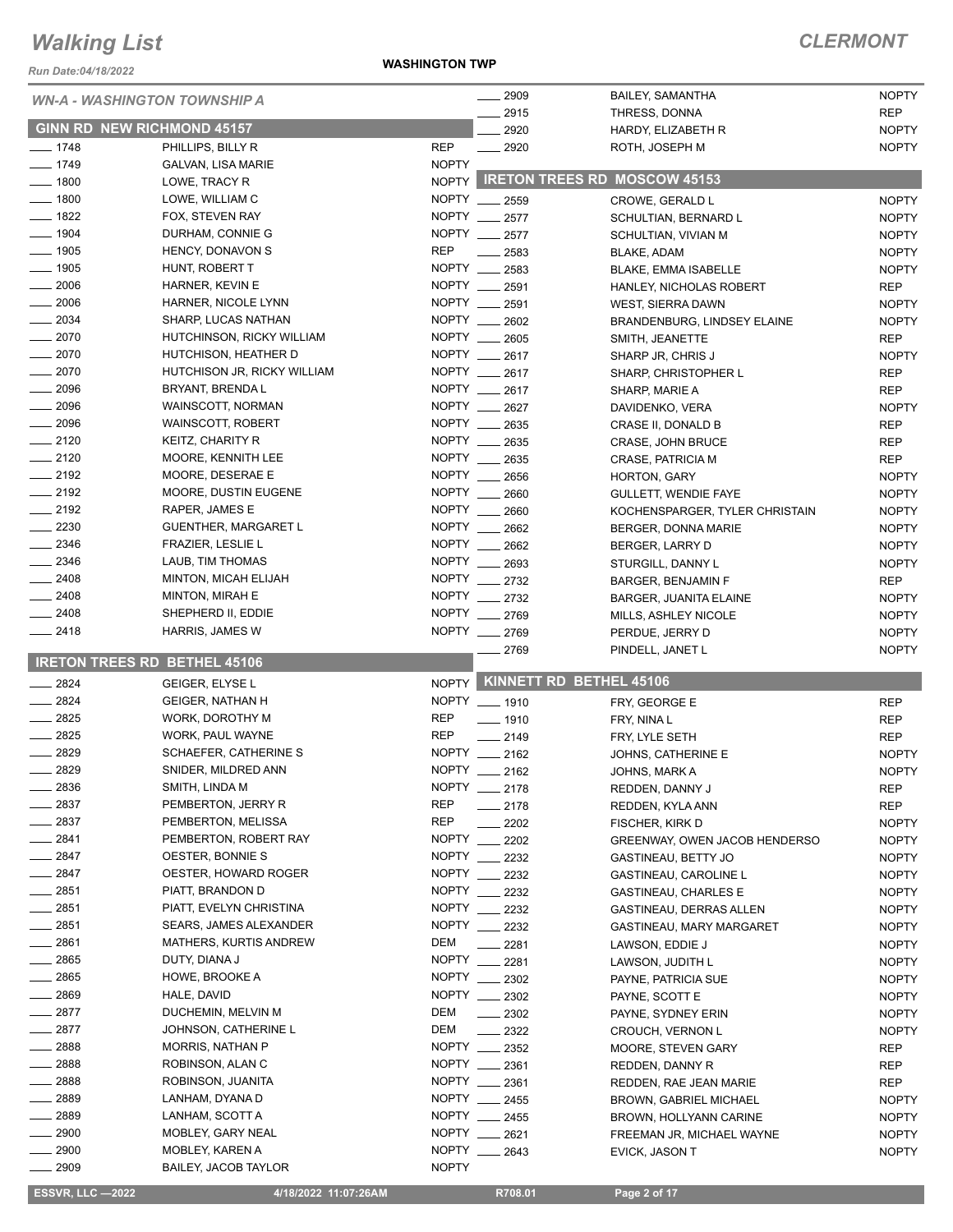*Run Date:04/18/2022*

|                                     |                                            |              | 2467             |                                       | <b>REP</b>   |
|-------------------------------------|--------------------------------------------|--------------|------------------|---------------------------------------|--------------|
| <b>WN-A - WASHINGTON TOWNSHIP A</b> |                                            |              |                  | TRUMBLE, SHERRY LYNNE                 |              |
|                                     |                                            |              | $-2469$          | COCHRAN, BRANDON EDWARD               | <b>NOPTY</b> |
| KINNETT RD BETHEL 45106             |                                            |              | $-2469$          | COCHRAN, EDDIE L                      | <b>REP</b>   |
| $-2643$                             | EVICK, TERESA LYNN                         | REP          | $-2469$          | COCHRAN, PATRICIA JANE                | <b>REP</b>   |
| $-2643$                             | <b>GULLETT, STEVEN L</b>                   | <b>REP</b>   | $-2531$          | JAMES, DAVID L                        | <b>NOPTY</b> |
| $\frac{1}{2653}$                    | BROWN JR, DONALD J                         |              | NOPTY __ 2546    | REED, CODY JAMES                      | <b>NOPTY</b> |
| $-2694$                             | SWADER, JAMES                              |              | NOPTY __ 2551    | MARCK III, PAUL FREDERICK             | <b>NOPTY</b> |
| $- 2694$                            | SWADER, SAVANNAH LEE                       |              | NOPTY __ 2606    | STURGILL, ROBERT D                    | <b>NOPTY</b> |
| 2694                                | SWADER, SELENA                             |              | NOPTY __ 2675    | MEYER, BRETT M                        | <b>NOPTY</b> |
| $-2803$                             | <b>BURNS, BRUCE ROBERT</b>                 |              | NOPTY __ 2683    | MARSHALL, JOHN D                      | DEM          |
| $-2803$                             | <b>BURNS, MELISSA L</b>                    |              | NOPTY __ 2683    | MARSHALL, MARY E                      | <b>DEM</b>   |
| $\frac{1}{2865}$                    | BREWTON, CHERYL D                          | DEM          | $-2709$          | PEACE, JOSEPH R                       | <b>NOPTY</b> |
| $-2865$                             | <b>BREWTON, KENNETH</b>                    | DEM          | $-2709$          | PEACE, NATHAN R                       | <b>NOPTY</b> |
| $-2877$                             | <b>HARRIS, JACK B</b>                      | <b>REP</b>   | $-2713$          | PEACE, DENNY LEE                      | <b>NOPTY</b> |
| $-2921$                             | <b>SELLS, BRITTANY NICOLE</b>              |              | NOPTY __ 2717    | <b>WILSON, ANTHONY M</b>              | <b>NOPTY</b> |
| 2926                                | DUFAU, DAVID C                             |              | NOPTY __ 2717    | <b>WILSON, TRACIE L</b>               | <b>NOPTY</b> |
| 2926                                | DUFAU, SHEILA G                            | <b>REP</b>   | $\frac{1}{2721}$ | <b>CLEVENGER, TERRY G</b>             | <b>NOPTY</b> |
| $-2941$                             |                                            |              | NOPTY __ 2733    |                                       | <b>NOPTY</b> |
| 2941                                | CUMMINGS, JOSHUA CLAYTON                   |              | NOPTY __ 2737    | HUFF, MELISSA S                       |              |
|                                     | <b>CUMMINGS, PETER J</b>                   |              |                  | ADKINS, DANIEL                        | <b>NOPTY</b> |
| $-2941$                             | HOWES, DYLAN MICHEAL                       |              | NOPTY __ 2756    | STRICKER, BRIDGETT ERIEANN            | <b>NOPTY</b> |
| $\frac{1}{2950}$                    | MCALISTER, JESSE MICHAEL                   |              | NOPTY __ 2756    | STRICKER, GREGORY D                   | <b>NOPTY</b> |
| $\frac{1}{2950}$                    | <b>MCALISTER, MARY ELLEN</b>               |              | NOPTY __ 2770    | CLARK, JENNY L                        | <b>REP</b>   |
| $- 2950$                            | MCALISTER, STEVE D                         |              | NOPTY __ 2770    | CLARK JR, JOHN R                      | <b>REP</b>   |
| $-2988$                             | ROSE, CHRISTI M                            |              | NOPTY __ 2771    | FOLEY, SHELLEY DAWN                   | <b>NOPTY</b> |
| $\frac{1}{2997}$                    | HARPER, JOSHUA WAYNE                       |              | NOPTY __ 2771    | WILSON, BARBARA H                     | <b>NOPTY</b> |
| $\frac{1}{2}$ 3002                  | LEE, CHYNNA MARI                           |              | NOPTY __ 2784    | UBEL, DUANE T                         | <b>REP</b>   |
| $\frac{1}{2}$ 3018                  | BURTON JR, JEFFREY WAYNE                   |              | NOPTY __ 2784    | <b>UBEL, VALERIE NICOLE</b>           | <b>NOPTY</b> |
| $\frac{1}{2}$ 3034                  | LYNCH, EDWARD W                            |              | NOPTY __ 2792    | <b>BURKHART, AMBER NICOLE</b>         | <b>NOPTY</b> |
| $\frac{1}{2}$ 3034                  | LYNCH, JENNIFER L                          |              | NOPTY __ 2792    | DAVIDSON, FRANK W                     | <b>NOPTY</b> |
| $\frac{1}{2}$ 3034                  | <b>WESCH, ANDREA NICOLE</b>                |              | NOPTY __ 2792    | RILEY, DEVON J                        | <b>NOPTY</b> |
| $\frac{1}{2}$ 3176                  | PULLUM III, RANDY LEE                      |              | NOPTY __ 2800    | COTTRELL, JEREMY SCOTT                | <b>NOPTY</b> |
| $- 3235$                            | CURTIS, BARBARA JEAN                       |              | NOPTY __ 2800    | COTTRELL, MICHAEL WAYNE               | <b>NOPTY</b> |
| $\frac{1}{2}$ 3235                  |                                            |              | NOPTY __ 2800    |                                       |              |
|                                     | <b>CURTIS, DOUGLAS LEE</b>                 |              |                  | SIMINGTON, EVELYN JANE                | <b>NOPTY</b> |
| $- 3291$                            | GAIBLE, JASON T                            |              | NOPTY __ 2808    | CLARK, MICHAEL W                      | <b>REP</b>   |
| $- 3329$                            | <b>REED, PATRICIA K</b>                    |              | NOPTY __ 2808    | CLARK, PATRICIA W                     | <b>REP</b>   |
| $\frac{3342}{2}$                    | <b>BREIG, CHRIS M</b>                      | <b>NOPTY</b> |                  |                                       |              |
| $\frac{1}{2}$ 3342                  | <b>BREIG, DAKOTA TYLER</b>                 |              |                  | NOPTY LITTLE RD MOSCOW 45153          |              |
| $\frac{3342}{2}$                    | <b>BREIG, VICTORIA LYNN</b>                | <b>REP</b>   | $- 1710$         | STRICKER, JACK G                      | <b>NOPTY</b> |
| $\frac{3342}{2}$                    | STAGGS BREIG, DILLION A                    |              | NOPTY __ 1710    | STRICKER, KAREN A                     | <b>NOPTY</b> |
| $-3343$                             | MOREHOUSE, RICHARD CHAD                    |              | NOPTY __ 1731    | ELLIOTT, RITA M                       | <b>NOPTY</b> |
| 3343                                | MOREHOUSE, STEPHANIE M                     |              | NOPTY __ 1739    | NORRIS, LISA M                        | <b>NOPTY</b> |
| 3343                                | STAGGS, KIMBERLY L                         | <b>REP</b>   | ___ 1739         | NORRIS, SHANNON L                     | <b>NOPTY</b> |
|                                     |                                            |              |                  |                                       |              |
|                                     | <b>LAUREL POINT ISABEL RD MOSCOW 45153</b> |              |                  | MT OLIVE POINT ISABEL RD BETHEL 45106 |              |
| 2344                                | RIDNER, MILDRED LOUISE                     |              | NOPTY __ 2871    | FAUBION, SHERYL LYNN                  | <b>REP</b>   |
| 2344                                | SWINFORD, HEATHER MARIE                    |              | NOPTY __ 2896    | DAVIS, ELIZABETH J                    | <b>NOPTY</b> |
| 2368                                | MORSBACH, JASON A                          |              | NOPTY __ 2898    | BOOTS, JOHN T                         | REP          |
| 2368                                | MORSBACH, KRISTA MARIE                     | <b>NOPTY</b> |                  |                                       |              |
| 2394                                | STURGILL, DOLLYRENE                        |              |                  | NOPTY PIKE ST MOSCOW 45153            |              |
| 2394                                | STURGILL, ROBERT L                         | <b>NOPTY</b> |                  |                                       |              |
| $-2417$                             | <b>CRUMP, CARLOS VERNELL</b>               | <b>NOPTY</b> | ___ 1626         | <b>BARGER, TRACEY D</b>               | <b>NOPTY</b> |
|                                     |                                            | <b>NOPTY</b> | $- 1626$         | HORN, CHELSEA A                       | <b>NOPTY</b> |
| $-2417$                             | <b>MARCUM, HEATHER PATRICIA</b>            |              |                  |                                       |              |
| 2417                                | MARCUM III, JAMES JEROME                   |              |                  | NOPTY PUMPELLY RD MOSCOW 45153        |              |
| 2418                                | SCHEIDLER, MARIA LYNN                      | <b>NOPTY</b> | _ 1219           | WOODRUFF, EDITH G                     | <b>NOPTY</b> |
| 2418                                | VAN VELZEL, ANDREA L                       | <b>REP</b>   | $-1219$          | WOODRUFF, RONALD L                    | <b>NOPTY</b> |
| $-2418$                             | VAN VELZEL, ANDREW M                       | <b>REP</b>   | _ 1252           | <b>BULLOCK, PEGGY L</b>               | <b>REP</b>   |
| 2426                                | CURLIN, KARA BROOKE                        | <b>NOPTY</b> | - 1252           | <b>BULLOCK, RONALD D</b>              | <b>REP</b>   |
| 2426                                | <b>CURLIN, ROBERT T</b>                    | <b>NOPTY</b> | $-1307$          | MOREHOUSE, CAROL ANN                  | <b>REP</b>   |
| 2434                                | ABBOTT, CHELSEA DANIELLE                   | <b>NOPTY</b> | $-1307$          | MOREHOUSE, FREDDIE                    | REP          |
| 2440                                | TYMINSKI, EMILY JANE                       | <b>NOPTY</b> |                  |                                       |              |
| $-2440$                             | TYMINSKI, STEVEN JOSEPH                    | <b>NOPTY</b> |                  | <b>E SALTAIR BLUFF BETHEL 45106</b>   |              |
| 2467                                | RICHARDS, DALE ALLEN                       | <b>NOPTY</b> |                  |                                       |              |
| $=$ 2467                            | TRUMBLE, EDMUND A                          | <b>REP</b>   | _ 1127           | <b>BROCK, NATHANIEL W</b>             | <b>NOPTY</b> |
|                                     |                                            |              |                  |                                       |              |
| <b>ESSVR, LLC -2022</b>             | 4/18/2022 11:07:26AM                       |              | R708.01          | Page 3 of 17                          |              |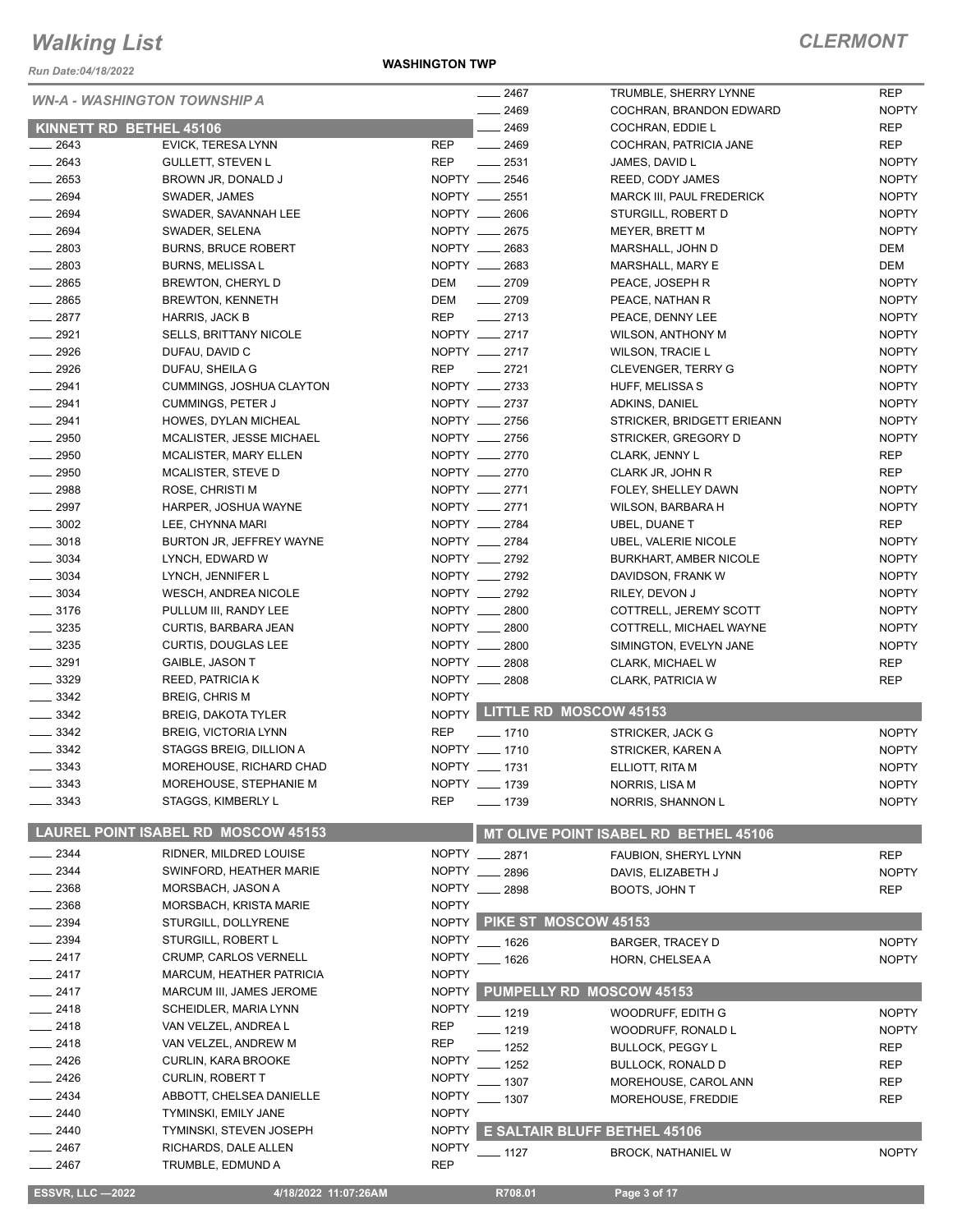*Run Date:04/18/2022*

**WASHINGTON TWP**

### *CLERMONT*

|                                     | <b>WN-A - WASHINGTON TOWNSHIP A</b>     |                            | $- 1667$           | BROWN, STEVEN CLIFTON                | <b>NOPTY</b> |
|-------------------------------------|-----------------------------------------|----------------------------|--------------------|--------------------------------------|--------------|
|                                     |                                         |                            | $- 1667$           | <b>EMERY, CLARK DWAYNE</b>           | <b>NOPTY</b> |
| <b>E SALTAIR BLUFF BETHEL 45106</b> |                                         |                            | $- 1667$           | <b>EMERY, MARY SUE</b>               | <b>NOPTY</b> |
| $- 1127$                            | <b>BROCK, REBECCA LYNN</b>              | NOPTY - 1669               |                    | <b>BUSH JR, JOHNIE JAMES</b>         | <b>NOPTY</b> |
| $- 1134$                            | PRITCHARD, ABBY MARIE                   | <b>REP</b>                 | $- 1671$           | SCHNUDERL, ERIC ANDREW               | <b>NOPTY</b> |
| $- 1134$                            | PRITCHARD, DAVID MICHAEL                | <b>REP</b>                 | $- 1712$           | LANHAM, JEFFREY N                    | <b>REP</b>   |
| $- 1159$                            | BEATY, WILLIAM D                        | NOPTY - 1782               |                    | COCHRAN, KIMBERLY KAY                | <b>NOPTY</b> |
| $- 1159$                            | <b>BRAUN, MARCIA G</b>                  | NOPTY - 1782               |                    | OWENS, BOBBY J                       | DEM          |
|                                     |                                         |                            | $- 1782$           | OWENS, SANDRA S                      | DEM          |
| <b>W SALTAIR BLUFF BETHEL 45106</b> |                                         |                            | $- 1783$           | DODSON, CODY ALAN                    | <b>NOPTY</b> |
| $- 1185$                            | GOODMAN, KENNA CHRISTINE                | <b>REP</b>                 | $- 1783$           | DODSON, DEBRA J                      | <b>NOPTY</b> |
| $- 1231$                            | KOEHLER, JANE L                         | <b>REP</b>                 | $- 1786$           | BYUS, ANDREA LYNN                    | <b>NOPTY</b> |
| $- 1231$                            | KOEHLER, JOHN R                         | <b>REP</b>                 | $- 1786$           | BYUS JR, DREXEL                      | DEM          |
|                                     |                                         |                            | $- 1790$           | AUEL, BETTY LOU                      | <b>NOPTY</b> |
|                                     | <b>SALTAIR CROSSING DR BETHEL 45106</b> |                            | $- 1822$           | MONK, AMBER L                        | <b>NOPTY</b> |
|                                     |                                         |                            | $- 1822$           | WORKMAN, JEREMY E                    | <b>NOPTY</b> |
| $- 1223$                            | BOOKER, ZACKERY ALLAN                   | DEM                        | $- 1822$           | WORKMAN, PAULA S                     | DEM          |
| $- 1223$                            | SHIELDS, JEREMY RYAN                    | <b>DEM</b><br>NOPTY - 1824 |                    | <b>BYUS, MELINDA SUE</b>             | <b>NOPTY</b> |
| $- 1287$                            | JONES SALUGA, TONIA LEE                 |                            | <u>_</u> __ 1829   | BATTISTA, AMY ELIZABETH              | <b>NOPTY</b> |
| $\frac{1}{2}$ 1339                  | KOEHLER, AMANDA D                       | <b>REP</b>                 | $- 1830$           | <b>BRADSHAW, GREGORY L</b>           | DEM          |
| $\frac{1}{2}$ 1339                  | KOEHLER JR, JOHN R                      | <b>REP</b>                 |                    | <b>BRADSHAW, JACQUELINE P</b>        | DEM          |
| $- 1339$                            | KOEHLER, SHELBY GRACE                   | NOPTY - 1830               |                    |                                      | <b>NOPTY</b> |
| $- 1373$                            | REINERT, COOPER MATTHEW                 | NOPTY - 1843               | $- 1843$           | <b>BICKEL, THOMAS W</b>              | <b>NOPTY</b> |
| $- 1373$                            | REINERT, DOUGLAS M                      | <b>REP</b>                 |                    | <b>KRESS, TERIL</b>                  |              |
| $- 1373$                            | <b>REINERT, GRIFFIN DOUGLAS</b>         | <b>REP</b>                 | $- 1884$           | <b>BARGER, TAYJA M</b>               | <b>NOPTY</b> |
| $- 1373$                            | REINERT, PAMELA SUE                     | <b>REP</b>                 | $- 1884$           | <b>BRONSON SCHULZ, ROBERT ISAIAH</b> | <b>NOPTY</b> |
| $- 1412$                            | <b>BROEMSEN, BRIAN K</b>                | NOPTY - 1884               |                    | HAYES, MELISSA A                     | <b>REP</b>   |
| $- 1412$                            | <b>BROEMSEN, MARILYN S</b>              | NOPTY - 1920               |                    | STURGILL, SHELBI A                   | <b>NOPTY</b> |
| $- 1427$                            | STAAB, BRIAN D                          | <b>REP</b>                 | $\frac{1}{2}$ 1924 | STURGILL, MARK A                     | <b>NOPTY</b> |
| $- 1427$                            | STAAB, SHELLY K                         | <b>REP</b>                 | $\frac{1}{2}$ 1924 | STURGILL, MICHELLE J                 | <b>NOPTY</b> |
| $- 1458$                            | COMBS, JEWELL S                         | <b>REP</b>                 | $\frac{1}{2}$ 1965 | ANTER, LOUISE F                      | <b>NOPTY</b> |
| $- 1486$                            | <b>VOGEL, CHRISTA NICOLE</b>            | NOPTY - 1967               |                    | STEWART, LORETTA MILDRED             | <b>REP</b>   |
| $- 1486$                            | VOGEL, LAUREL H                         | <b>REP</b>                 | _ 1970             | MOLLETTE, JOHN KIAN                  | <b>NOPTY</b> |
| $- 1486$                            | VOGEL, MICHAELA ANN                     | NOPTY - 1970               |                    | MORGAN, KELLY R                      | <b>NOPTY</b> |
| $- 1486$                            | VOGEL, TIMOTHY A                        | <b>REP</b>                 | $- 1970$           | MORGAN, KEVIN J                      | <b>NOPTY</b> |
|                                     |                                         |                            | $- 1974$           | SAIDLER, HEATHER R                   | <b>NOPTY</b> |
| <b>SARGENT RD MOSCOW 45153</b>      |                                         |                            | 2045               | <b>BURROUGHS, BRITTNEY ANN</b>       | <b>NOPTY</b> |
| $-2766$                             | MANNING, DENISE C                       | NOPTY - 2045               |                    | <b>IRETON III, ENNES</b>             | <b>REP</b>   |
| $-2766$                             | MANNING, MONTY R                        | NOPTY - 2045               |                    | <b>IRETON, KIMBERLY ANN</b>          | <b>REP</b>   |
|                                     |                                         |                            |                    | STATE ROUTE 232 NEW RICHMOND 45157   |              |
| STATE ROUTE 222 BETHEL 45106        |                                         |                            |                    |                                      |              |
| $\frac{1}{2}$ 1349                  | <b>CLARK, AUSTIN ROBERT</b>             | <b>REP</b>                 | 2540               | KIMBERLY, LISA L                     | <b>NOPTY</b> |
| __ 1349                             | <b>CLARK, CRYSTAL LEE</b>               | <b>REP</b>                 | 2540               | KIMBERLY, RICKY D                    | <b>NOPTY</b> |
| $-1368$                             | MINTON, SHARON R                        | <b>REP</b>                 | 2541               | LANHAM, BRANDIE M                    | <b>NOPTY</b> |
| $=$ 1403 #UNIT B                    | <b>BARRETT, BRANDY SCHRIER</b>          | <b>NOPTY</b>               | $=$ 2541           | LANHAM, STEVEN W                     | <b>NOPTY</b> |
| __ 1403 #UNIT B                     | SELLARS, DAVID ALLEN                    | <b>NOPTY</b>               |                    |                                      |              |
| $- 1405$                            | <b>BALL, HEATHER ANN</b>                | <b>NOPTY</b>               |                    | STATE ROUTE 743 BETHEL 45106         |              |
| $- 1405$                            | GIORGETTI, GREGORY ROBERT               | NOPTY -                    | __ 5056            | HANNAH, DEBORAH K                    | DEM          |
| ____ 1405                           | <b>GREEN, SHAWN MICHAEL</b>             | <b>NOPTY</b>               |                    |                                      |              |
| —— 1406                             | DEBERRY, THOMAS E                       | <b>NOPTY</b>               |                    | STATE ROUTE 743 MOSCOW 45153         |              |
| ___ 1573                            | FAUBION, BONNIE L                       | <b>REP</b>                 | $-3346$            | HANEY, NAOMI L                       | <b>NOPTY</b> |
| $- 1573$                            | MILLER, JASON S                         | NOPTY -                    | _ 3346             | WOODALL, PAMELA SUE                  | <b>NOPTY</b> |
| $- 1603$                            | JOHNSON, KYLE JAMES                     | NOPTY -8373                |                    | AMO, DENISE M                        | <b>NOPTY</b> |
| $- 1603$                            | JOHNSON, SHELBY DAWN                    | $NOPTY -$                  | _ 3373             | DEARDORFF, PATRICK WILLIAM           | <b>NOPTY</b> |
| —— 1647                             | CYRUS, KATHRYN L                        | NOPTY -8373                |                    | DEARDORFF, SOPHIA ROSE               | <b>NOPTY</b> |
| $- 1647$                            | WEBER, PAULA K                          | NOPTY -8373                |                    | DEARDORFF, ZACHARY ASHTON            | <b>NOPTY</b> |
| ___ 1647                            | WILSON, ANGELA J                        | <b>REP</b>                 | $-3419$            | <b>MORRIS, CHRISTOPHER MICHAEL</b>   | <b>NOPTY</b> |
| _ 1647                              | WILSON, WILLIAM A                       | NOPTY -8419                |                    | <b>MORRIS, STEPHANY MICHELLE</b>     | <b>NOPTY</b> |
| $-1655$                             | SHANNON, ALEXANDERA KAY                 | NOPTY -8419                |                    | OSSENBECK, EILEEN M                  | <b>NOPTY</b> |
| _ 1660                              | BAYS, DEBRAL                            | NOPTY -8419                |                    | OSSENBECK, STEVEN RICHARD            | <b>REP</b>   |
| __ 1660                             | MULLINS, HANNAH ROSE                    | NOPTY -8638                |                    | <b>WETMORE, BRUCE A</b>              | DEM          |
| $- 1663$                            | MORGAN, KIMBERLY A                      | <b>REP</b>                 | _ 3639             | FELTS, PAMELA SUE                    | <b>NOPTY</b> |
|                                     |                                         | <b>DEM</b>                 | $- 3734$           | HAZENFIELD, JAMIE E                  | <b>NOPTY</b> |
| ___ 1666                            | WOODALL JR, MILTON J                    |                            | 3734               | HAZENFIELD, LEAH A                   | <b>NOPTY</b> |
|                                     |                                         |                            |                    |                                      |              |

**ESSVR, LLC —2022 4/18/2022 11:07:26AM** R708.01 **Page 4 of 17**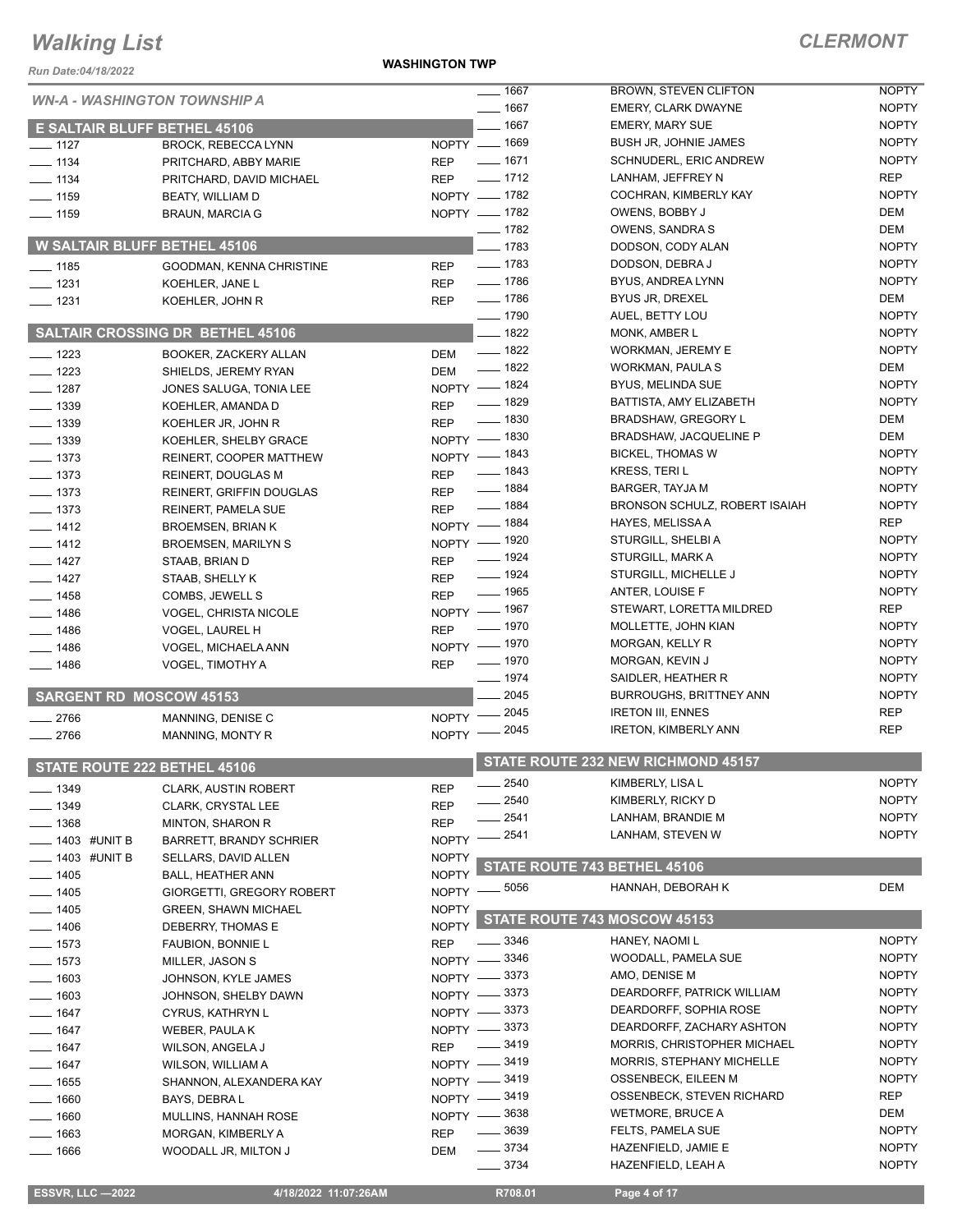*Run Date:04/18/2022*

#### **WASHINGTON TWP**

| <b>WN-A - WASHINGTON TOWNSHIP A</b><br>STATE ROUTE 743 MOSCOW 45153 |                                                  | $- 4646$     | LYLE, CARL JOSEPH                 | <b>NOPTY</b>                                   |                            |
|---------------------------------------------------------------------|--------------------------------------------------|--------------|-----------------------------------|------------------------------------------------|----------------------------|
|                                                                     |                                                  | $-4756$      | THORNBERRY, KIMBERLY LYNN         | <b>NOPTY</b>                                   |                            |
|                                                                     |                                                  |              | 4805                              | FOSTER, KAITLYN MARIE                          | <b>NOPTY</b>               |
| $\frac{1}{2}$ 3734<br>$- 3734$                                      | ISON, JOSHUA JOEL                                |              | NOPTY __ 4897<br>$-4917$          | <b>HARGIS, VIRGINIA M</b><br>FOSTER, JEFFREY S | DEM<br><b>NOPTY</b>        |
| $\frac{1}{2}$ 3831                                                  | <b>ISON, SARAH ANN</b><br>MCCANN, AMBERLYNN GAYL | <b>REP</b>   | NOPTY - 4930                      | HALLWOOD, SABRINA LYNN                         | <b>NOPTY</b>               |
| $\frac{1}{2}$ 3831                                                  | MCCANN, STEVE F                                  |              | NOPTY __ 4930                     | PHILLIPS, FELICIA DANIELLE                     | <b>NOPTY</b>               |
| $\frac{1}{2}$ 3893                                                  | MCCANN, BELINDA G                                |              | NOPTY -4930                       | SMIDDY, JEREMY TYLER                           | <b>NOPTY</b>               |
| $\frac{1}{2}$ 3900                                                  | RUDD, ETHAN W                                    | <b>REP</b>   | $- 4986$                          | LEE, AMANDA E                                  | <b>NOPTY</b>               |
| $\frac{1}{2}$ 3900                                                  | RUDD, JODY A                                     | <b>REP</b>   | $-4986$                           | LEE, KATHY S                                   | DEM                        |
| $\frac{1}{2}$ 3900                                                  | RUDD, TIMOTHY R                                  | <b>REP</b>   | $- 4986$                          | LEE, KYLE JAMES STEVEN                         | <b>NOPTY</b>               |
| $\frac{1}{2}$ 3926                                                  | MOORE, RUSTY WILLIAM                             |              | NOPTY __ 5003                     | CASELTINE, TERESA L                            | DEM                        |
| $-4110$                                                             | DAUGHERTY, CAROLYN L                             | REP          | $\frac{1}{2}$ 5004                | LONG, CARRIE MICHELLE                          | <b>NOPTY</b>               |
| $-4110$                                                             | DAUGHERTY JR, DAVID D                            | <b>REP</b>   | $\frac{1}{2}$ 5031                | KIPHART, DARYL E                               | <b>REP</b>                 |
| $-4110$                                                             | MALICOAT, NATHAN STEPHEN                         |              | NOPTY __ 5031                     | KIPHART, HEATHER RENE                          | DEM                        |
| $-4110$                                                             | MALICOAT, STEPHANIE DIANNE                       |              | NOPTY __ 5031                     | KIPHART, MARGARET K                            | DEM                        |
| 4226                                                                | ALLEN, ABIGAIL GRACE                             |              | NOPTY __ 5032                     | MOORE, ALEXANDRA SUE                           | <b>NOPTY</b>               |
| $-4226$                                                             | ALLEN, ANTHONY W                                 | <b>REP</b>   | $\frac{1}{2}$ 5032                | MOORE, AMY J                                   | <b>REP</b>                 |
| $-4226$                                                             | ALLEN, NICOLE M                                  | <b>REP</b>   | $\frac{1}{2}$ 5032                | MOORE, JAIME J                                 | <b>NOPTY</b>               |
| $-4226$                                                             | MOORE, ARNOLD W                                  | <b>REP</b>   | $\frac{1}{2}$ 5032                | MOORE JR, WILLIAM R                            | DEM                        |
| $-4226$                                                             | MOORE, SUSAN D                                   | <b>REP</b>   | $\frac{1}{2}$ 5046                | FOLCHI, ROBERT PAUL                            | <b>NOPTY</b>               |
| $-4237$                                                             | JEFFERS, EMILY M                                 |              | NOPTY __ 5046                     | FOLCHI, TARA NICKOL                            | <b>NOPTY</b>               |
| $-4237$                                                             | MCCANN, FALISHA RENA                             |              | NOPTY __ 5047                     | ARMACOST, CANDICE M                            | <b>NOPTY</b>               |
| $-4237$                                                             | NAPIER, JOSHUA BARON                             |              | NOPTY __ 5047                     | ARMACOST, WAYNE LEE                            | <b>NOPTY</b>               |
| $-4248$                                                             | DOWNS, MICHELLE M                                |              | NOPTY __ 5047                     | PEACOCK, BRITTNEY ANN                          | <b>NOPTY</b>               |
| $-4248$                                                             | REEVES, RONALD EUGENE                            | <b>NOPTY</b> |                                   | NOPTY STATE ROUTE 756 MOSCOW 45153             |                            |
| $-4255$                                                             | KIGER III, KERMIT K                              |              |                                   |                                                |                            |
| $-4255$                                                             | KIGER, TAMMY L                                   |              | NOPTY __ 2182                     | LAUBACH, CHRISTINA L                           | <b>REP</b>                 |
| $-4271$                                                             | SWISSHELM, TIMOTHY S                             |              | NOPTY __ 2182                     | LAUBACH, EMMA KATHERINE                        | <b>NOPTY</b>               |
| $-4311$                                                             | <b>BURBAGE, THOMAS A</b>                         | DEM          | $\sim$ 2182                       | LAUBACH III, ROBERT EUGENE                     | <b>REP</b>                 |
| $-4311$<br>4311                                                     | BURBAGE, THOMAS JAY                              | <b>DEM</b>   | NOPTY __ 2286                     | RITCHIE, KRYSTAL LYNN                          | <b>NOPTY</b>               |
| $-4311$                                                             | <b>BURBAGE, TRACI LE</b>                         |              | $\frac{1}{2286}$<br>NOPTY __ 2330 | RITCHIE, LEE ANN<br>TURRIN, CAMELA LEIGH       | <b>NOPTY</b><br><b>REP</b> |
| $-4319$                                                             | <b>BURBAGE, TRENT H</b><br>ONEY, RHONDA L        |              | NOPTY __ 2330                     | TURRIN, CHRISTOPHER C                          | <b>REP</b>                 |
| $-4319$                                                             | ONEY, RICHARD W                                  |              | NOPTY __ 2428                     | DEWAR, KOLIKA M                                | <b>NOPTY</b>               |
| $- 4405$                                                            | HAVERLAND, SANDRA G                              | <b>REP</b>   | $\frac{1}{2428}$                  | DEWAR, ZACHARY W                               | <b>NOPTY</b>               |
| $-4405$                                                             | SMITH, LAURA GAYE                                |              | NOPTY __ 2470                     | ARMOCOST, STEVEN W                             | <b>NOPTY</b>               |
| $-4432$                                                             | ATKINS, ANNA LEE                                 |              | NOPTY __ 2470                     | GAMBLE, GAYLE M                                | <b>NOPTY</b>               |
| $- 4432$                                                            | FROMM, ZACHARY ANDREW                            |              | NOPTY __ 2470 #A                  | AUSTIN, RAYMOND R                              | <b>NOPTY</b>               |
| $-4432$                                                             | HAAS, ASHLEY DANIELLE                            |              | NOPTY __ 2554                     | KITCHELL, ARTHUR M                             | <b>NOPTY</b>               |
| 4432                                                                | HAAS, JAMES N                                    | <b>REP</b>   | _ 2554                            | KITCHELL, JULIE M                              | <b>NOPTY</b>               |
| 4432                                                                | HAAS, LISA D                                     | <b>REP</b>   | 2560                              | LUNGMUS, WILLIAM L                             | <b>NOPTY</b>               |
| 4443                                                                | <b>WOLFER, BETTY G</b>                           |              | NOPTY __ 2570                     | WOODRUFF, ALAYNA KAY                           | <b>NOPTY</b>               |
| 4462                                                                | BELT, GARY E                                     |              | NOPTY __ 2570                     | WOODRUFF, JAMIE AUSTIN                         | <b>NOPTY</b>               |
| _ 4462                                                              | BELT, TINA M                                     |              | NOPTY __ 2570                     | WOODRUFF, JAMIE E                              | <b>NOPTY</b>               |
| $-4482$                                                             | BELT, MARY ANN                                   | REP          | $-2570$                           | WOODRUFF, TERA KAY                             | <b>NOPTY</b>               |
| _ 4482                                                              | BELT, RICKY E                                    | REP          | $-2573$                           | MITCHELL, LAUREN NICHOLE                       | <b>NOPTY</b>               |
| $-4502$                                                             | <b>BELT, ESTES HAYWARD</b>                       |              | NOPTY __ 2582                     | <b>HOSKINS, ROY G</b>                          | DEM                        |
| $-4507$                                                             | COOPER, JOSHUA CLIFFORD                          |              | NOPTY __ 2586                     | BRUEGGEMANN, ISAAC J                           | <b>NOPTY</b>               |
| 4507                                                                | COOPER, KAREN L                                  |              | NOPTY __ 2586                     | <b>BRUEGGEMANN, KRISTY KAY</b>                 | <b>NOPTY</b>               |
| 4507                                                                | COOPER, MARK J                                   |              | NOPTY __ 2660                     | ROBERTS, HENRY E                               | DEM                        |
| 4524                                                                | SANDLIN, THOMAS SCOTT                            |              | NOPTY __ 2660                     | ROBERTS, SONYA D                               | DEM                        |
| $-4542$                                                             | BELT, BETHANY A                                  | REP          | $-2734$                           | NICHOLS, GLENN A                               | <b>REP</b>                 |
| 4542                                                                | BELT, KYLIE ANN                                  | <b>REP</b>   | $-2734$                           | TIPTON, ROBIN K                                | <b>REP</b>                 |
| 4542                                                                | BELT, TODD D                                     | <b>REP</b>   | $-2784$                           | OWENS, LINDA L                                 | <b>NOPTY</b>               |
| 4542                                                                | CORNELISON, HALEY MARIE                          | <b>REP</b>   |                                   | <b>WEST SALTAIR BLUFF BETHEL 45106</b>         |                            |
| 4542                                                                | SANDLIN, DESTINEY LYN                            | <b>NOPTY</b> |                                   |                                                |                            |
| $=$ 4572                                                            | BOWLING, PHILLIP D                               |              | NOPTY __ 1185                     | GOODMAN, CHRISTOPHER S                         | <b>REP</b>                 |
| $-4572$                                                             | JARMAN, JENNIFER MARIE                           |              | NOPTY __ 1218<br>NOPTY __ 1218    | LOWE, MICHELLE R                               | <b>NOPTY</b>               |
| $=$ 4578<br>$-4578$                                                 | KUTTLER, JUSTIN MILES                            |              | NOPTY __ 1223                     | LOWE, STEPHEN A                                | <b>NOPTY</b>               |
| 4632                                                                | MCMULLIN, DAKOTA CHEYENNE<br>SPANGLER, CAROL A   | <b>REP</b>   |                                   | PANGALLO, GREGORY ANTHONY                      | <b>NOPTY</b>               |
| —— 4646                                                             | CORNETET, ELIZABETH M                            | <b>NOPTY</b> | $- 1223$                          | PANGALLO, KELLY JO                             | <b>NOPTY</b>               |
|                                                                     |                                                  |              |                                   |                                                |                            |
| <b>ESSVR, LLC -2022</b>                                             | 4/18/2022 11:07:26AM                             |              | R708.01                           | Page 5 of 17                                   |                            |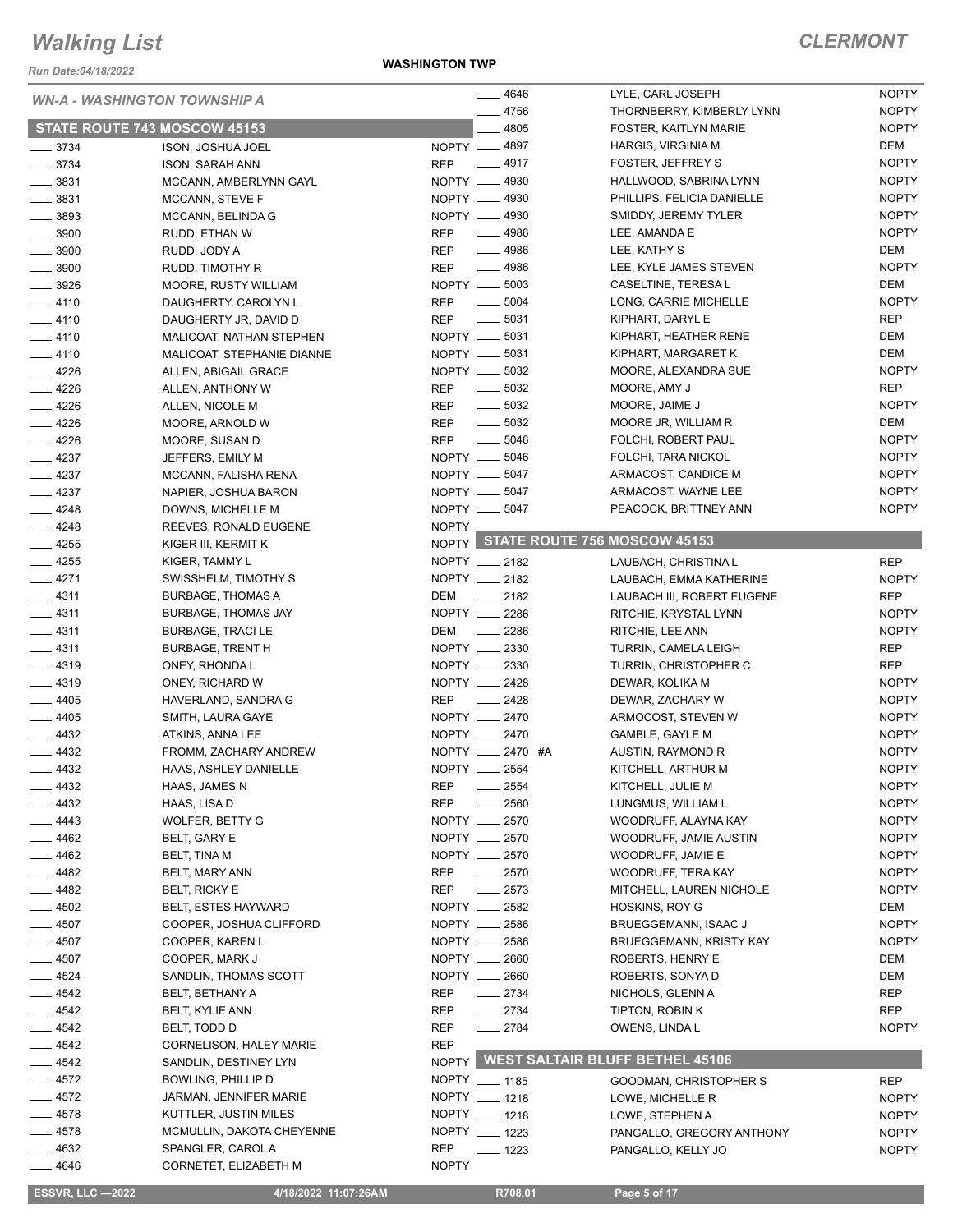*Run Date:04/18/2022*

*TOTAL :* **550**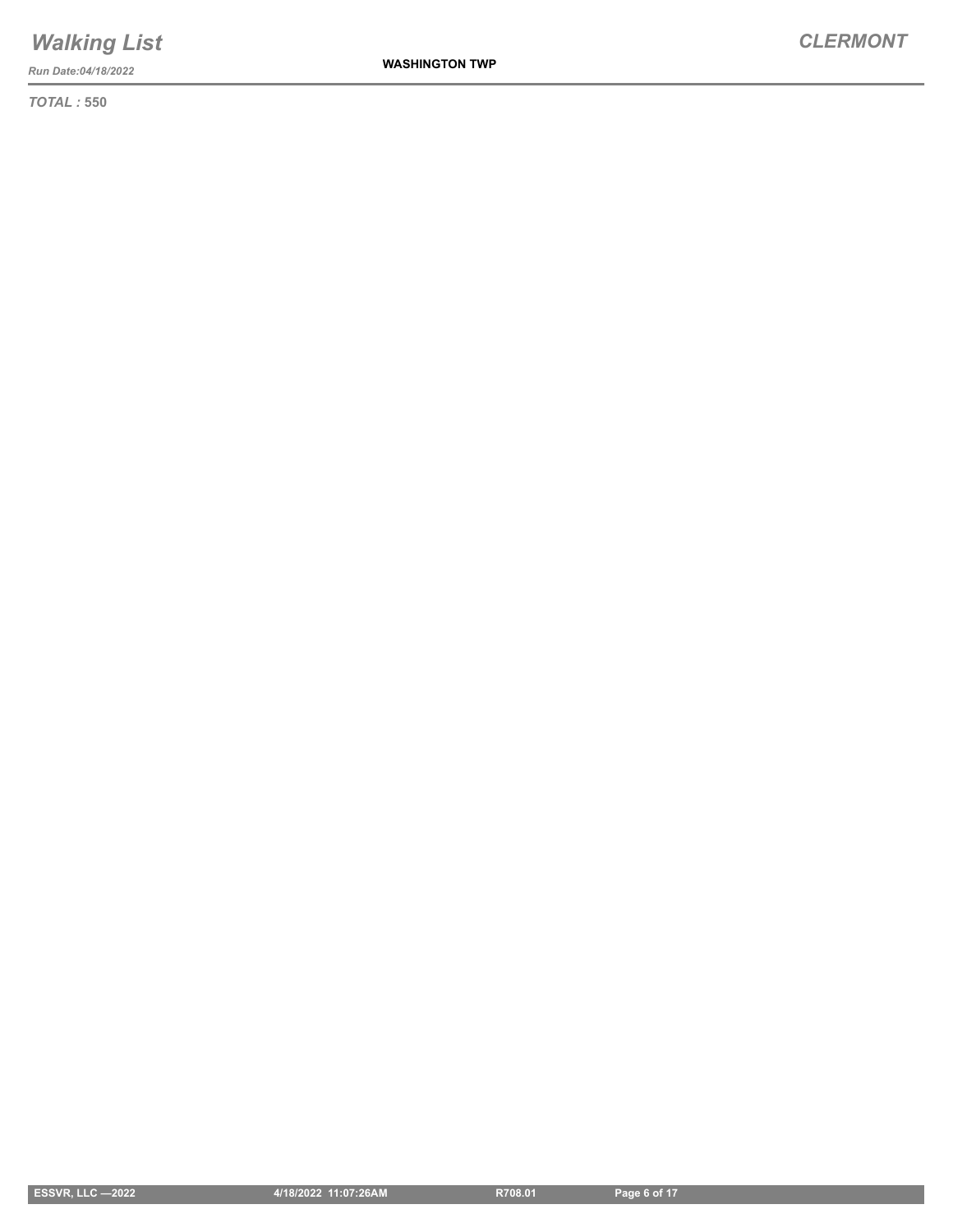*Run Date:04/18/2022*

**WASHINGTON TWP**

#### *CLERMONT*

|                                   | <b>WN-B - WASHINGTON TOWNSHIP B</b>                 |                              | $-849$                  | FREY, CARL SCOTT                          | <b>NOPTY</b>               |
|-----------------------------------|-----------------------------------------------------|------------------------------|-------------------------|-------------------------------------------|----------------------------|
|                                   |                                                     |                              | $-849$                  | FREY, TAMMY L                             | <b>NOPTY</b>               |
| <b>BARGER RD MOSCOW 45153</b>     |                                                     |                              |                         | <b>BROADWAY AVE MOSCOW 45153</b>          |                            |
| $- 1542$                          | CONWAY, CANDACE R                                   | <b>NOPTY</b>                 |                         |                                           |                            |
| $- 1542$                          | CONWAY III, PAUL                                    | NOPTY -                      | - 82                    | WEST, LARRY L                             | <b>REP</b>                 |
| $- 1542$                          | CONWAY, PAUL                                        | NOPTY -                      | 82                      | <b>WEST, REBECCA M</b>                    | <b>REP</b>                 |
| $- 1602$                          | <b>BOWLING, MEGAN FAY</b>                           | $NOPTY =$                    | 83                      | DEAN-FORBES, AMY BETH                     | <b>REP</b>                 |
|                                   |                                                     |                              | 83                      | FORBES, TIMOTHY A                         | <b>REP</b>                 |
| <b>BIG INDIAN RD MOSCOW 45153</b> |                                                     |                              | $-84$                   | MCWADE, DAWN E                            | <b>NOPTY</b>               |
| 2007                              | RANDOLPH, BARBARA ANN                               | <b>NOPTY</b>                 | 84                      | SMITH, KRISTY SMALLWOOD                   | <b>NOPTY</b>               |
| $\frac{1}{2007}$                  | RANDOLPH, JERRY LEE                                 | <b>NOPTY</b>                 | 86                      | BONHAM, DAVID M                           | <b>REP</b>                 |
| $- 2008$                          | <b>WECKEL, BARETT M</b>                             | NOPTY <sup>-</sup>           | 87                      | HOGAN, BRIAN L<br>WOODALL, BONNIE LOU     | <b>NOPTY</b><br><b>REP</b> |
| $\frac{1}{2008}$                  | WECKEL, BARRETT MATTHEW                             | NOPTY <sup>-</sup>           | 87<br>88                |                                           | <b>REP</b>                 |
| $-2010$                           | SMITH, AMANDA KAY                                   | <b>NOPTY</b>                 |                         | CARTER, WILLIAM G<br>GORTH, CARISSA LAREE | <b>NOPTY</b>               |
| $-2010$                           | SMITH, DESTINY MARIE RAE                            | <b>NOPTY</b>                 | 88<br>88                | GORTH, CYNTHIA L                          | <b>NOPTY</b>               |
| $-2013$                           | <b>WILLIS, ANTHONY WAYNE</b>                        | <b>NOPTY</b>                 | 89                      | LAVELY, JEFFREY T                         | <b>REP</b>                 |
| $-2018$                           | REYNOLDS, JONATHAN H                                | <b>NOPTY</b>                 | 89                      | LAVELY, L K                               | <b>REP</b>                 |
| $-2021$                           | HUMPHRIES, DUSTIN S                                 | <b>NOPTY</b>                 | 91                      | <b>WILLIAMS, JESSICA</b>                  | <b>NOPTY</b>               |
| $-2021$                           | JOHNSON, ERICA R                                    | <b>NOPTY</b>                 | 93                      | FREE, LAURA L                             | DEM                        |
| $-2021$                           | <b>MCMILLIN, SAMUEL</b>                             | <b>NOPTY</b>                 | 93                      | FREE, RICK L                              | <b>NOPTY</b>               |
| $-2021$                           | MILLER, JOSEPH ROLAND                               | <b>NOPTY</b>                 | 96                      | MARTIN, JAMES IAN                         | <b>NOPTY</b>               |
| $-2025$                           | <b>BARROWS, CHARLES T</b>                           | <b>NOPTY</b>                 | 96                      | <b>MARTIN, SUSAN ELAINE</b>               | <b>NOPTY</b>               |
| $\frac{1}{2025}$                  | <b>MARKS, JUSTIN ROBERT</b>                         | <b>NOPTY</b>                 | 96                      | MARTIN, WILLIAM JAMES                     | <b>REP</b>                 |
| $\frac{1}{2025}$                  | SMITH, THOMAS JOSHUA                                | <b>NOPTY</b>                 | 99                      | HANSELMAN, MICHELE D                      | DEM                        |
| $-2043$                           | STEWART, RICHARD D                                  | <b>NOPTY</b>                 | 99                      | HANSELMAN, RICHARD S                      | <b>NOPTY</b>               |
| $-2043$                           | STEWART, VICTORIA ANN                               | <b>NOPTY</b>                 | 101                     | ALCORN, YVONNE J                          | <b>NOPTY</b>               |
| $\frac{1}{2056}$                  | FERGUSON, FRANKIE JAMAR                             | <b>NOPTY</b>                 | _ 101                   | PRICHARD, STEVEN A                        | <b>NOPTY</b>               |
| $\frac{1}{2064}$                  | MARCK, TODD J                                       | NOPTY -                      | $-106$                  | TREMPER, BETH CHRISTINE                   | <b>NOPTY</b>               |
| $- 2068$                          | REED, JOSHUA BLAINE                                 | <b>NOPTY</b>                 | $-106$ #2               | <b>GATES, TYLER V</b>                     | <b>NOPTY</b>               |
| $-2071$                           | STYERS, BRIAN A                                     | <b>REP</b>                   | ___ 106 #APT 2          | MCDONOUGH, JOSHUA ADEN                    | <b>NOPTY</b>               |
| $-2074$                           | BREWER, ROBERT E                                    | <b>REP</b>                   | $- 106$ #APT 2          | MCDONOUGH, KATIE ELIZABETH                | DEM                        |
| $-2074$                           | BREWER II, ROBERT EDWARD                            | <b>REP</b>                   | $\frac{1}{2}$ 107       | JONES, GREGORY ALLEN                      | <b>NOPTY</b>               |
| $-2074$                           | STRINE, CAROLYN L                                   | <b>REP</b>                   | $- 107$                 | KAPPES, LINDSEY N                         | <b>NOPTY</b>               |
| $-2074$                           | WALLACE, KATYLYNN MARIE                             | <b>NOPTY</b><br><b>NOPTY</b> | <sub>–</sub> 107 #APT 2 | JOHNSON SOLIS, ALICE RAE                  | <b>NOPTY</b>               |
| $\frac{1}{2080}$                  | KIMBERLIN, BRITTANY NICOLE                          | <b>NOPTY</b>                 | 115                     | <b>BEASLEY, RICK</b>                      | <b>NOPTY</b>               |
| $\frac{1}{2086}$<br>$-2132$       | RIGSBY, THOMAS LEE                                  |                              | NOPTY - 116 #APT 136    | BRANKAMP, HUNTER A A                      | <b>NOPTY</b>               |
| $\frac{1}{2132}$                  | <b>BAGLEY, EUGENE W</b><br><b>BAGLEY, PHYLLIS J</b> | <b>NOPTY</b>                 |                         |                                           |                            |
| $-2164$                           | HAMPTON, LAURA LYNN                                 | <b>NOPTY</b>                 |                         | <b>EAGLE KNOLL RD MOSCOW 45153</b>        |                            |
| $-2170$                           | <b>BLOCK, SARAH ANN</b>                             |                              | NOPTY -801              | <b>CRAWFORD, TERRENCE EDWARD</b>          | <b>NOPTY</b>               |
| $-2170$                           | <b>HEARLD, MIKE J</b>                               |                              | NOPTY -805              | ROSE, JASMINE RENEE                       | <b>NOPTY</b>               |
| $-2170$                           | SHOUSE, MATTHEW S                                   | NOPTY -                      | 305                     | SANDY JR, KENNETH                         | <b>NOPTY</b>               |
| $-2170$                           | YOUNG, NICHOLAS GREG                                | $NOPTY =$                    | 305                     | SANDY, TANNER LOGAN                       | <b>NOPTY</b>               |
| $-2198$                           | STEPHENS, PATRICIA LYNN                             | <b>NOPTY</b>                 |                         |                                           |                            |
| $-2255$                           | NEFTZER, ALICE F                                    | <b>REP</b>                   |                         | <b>EAGLE POINT DR MOSCOW 45153</b>        |                            |
|                                   |                                                     |                              | $\_\_\_\$ 202           | <b>CORBIN, ANDREA BETH</b>                | <b>NOPTY</b>               |
| <b>BOLENDER RD MOSCOW 45153</b>   |                                                     |                              | 202                     | <b>CORBIN, AUBREY CAMILLE</b>             | <b>NOPTY</b>               |
| $- 711$                           | DIEHL, KANDYCE L                                    | <b>REP</b>                   | 205<br>$\frac{1}{2}$    | ROADEN, DAVID JACOB                       | <b>NOPTY</b>               |
| $- 711$                           | JONES, TAMMY SUE                                    | <b>REP</b>                   | 205                     | ROADEN, DEBORA ANN                        | <b>NOPTY</b>               |
| $- 711$                           | PAYNE, DAVID WAYNE                                  | <b>REP</b>                   | $\_\_\_\$ 206           | ROADEN, TAYLOR ALEXANDDRA                 | <b>NOPTY</b>               |
| -711 #APT 1                       | MARSHALL, SHIRLEY A                                 | DEM                          | $\sim$ 206              | <b>WAGNER, TRACY</b>                      | <b>NOPTY</b>               |
| $- 7111/$                         | MILLER, RANDALL G                                   | DEM                          | 206                     | WINKELBACH, TIFFANY ANN                   | <b>NOPTY</b>               |
| $\frac{1}{2}$ 713                 | WIEDERHOLD, JEFFREY A                               | <b>NOPTY</b>                 | 209                     | <b>CRELLIN, JEFFREY W</b>                 | <b>NOPTY</b>               |
| $- 713$                           | WIEDERHOLD, SHAY L                                  | $NOPTY$ --                   | 210                     | MILLER, JON W                             | <b>NOPTY</b>               |
| $\frac{1}{2}$ 794                 | MAUS JR, FRANCIS CHRISTIAN                          | <b>REP</b>                   | 210                     | RODEN, DEBBIE L                           | <b>NOPTY</b>               |
| $\frac{1}{2}$ 794                 | MAUS JR, FRANCIS CHRISTIAN                          |                              | NOPTY - 210             | RODEN, JAZMINE MONQUE                     | <b>NOPTY</b>               |
| $\frac{1}{2}$ 794                 | MAUS, HANNA LOUISE                                  |                              | NOPTY -213              | HORSLEY, KIMBERLY L                       | <b>NOPTY</b>               |
| $- 794$                           | MAUS, TRACEY L                                      | <b>REP</b>                   | $\frac{1}{213}$         | <b>MELTON, FORREST DALE</b>               | <b>NOPTY</b>               |
| $\frac{1}{2}$ 822                 | MAUS, RENA L                                        | <b>REP</b>                   | $\frac{1}{213}$         | WINKELBACH, RICHARD STEVEN                | <b>NOPTY</b>               |
| $\frac{1}{2}$ 822                 | MAUS, RICHARD A                                     | <b>REP</b>                   | $-217$                  | DRAKE, MARK A                             | <b>NOPTY</b>               |
| $-826$                            | DUCOLON, BRITTNEY NICOLE                            |                              | NOPTY -217              | DRAKE, MICHELLE L                         | <b>NOPTY</b>               |
| $-826$                            | DUCOLON, MICHAEL L                                  |                              | NOPTY -218              | FRIDEL, DAWN A                            | <b>NOPTY</b>               |
|                                   |                                                     |                              | 218                     | FRIDEL, KRISTIN MARIE                     | <b>NOPTY</b>               |

**ESSVR, LLC —2022 4/18/2022 11:07:26AM** R708.01 **Page 7 of 17**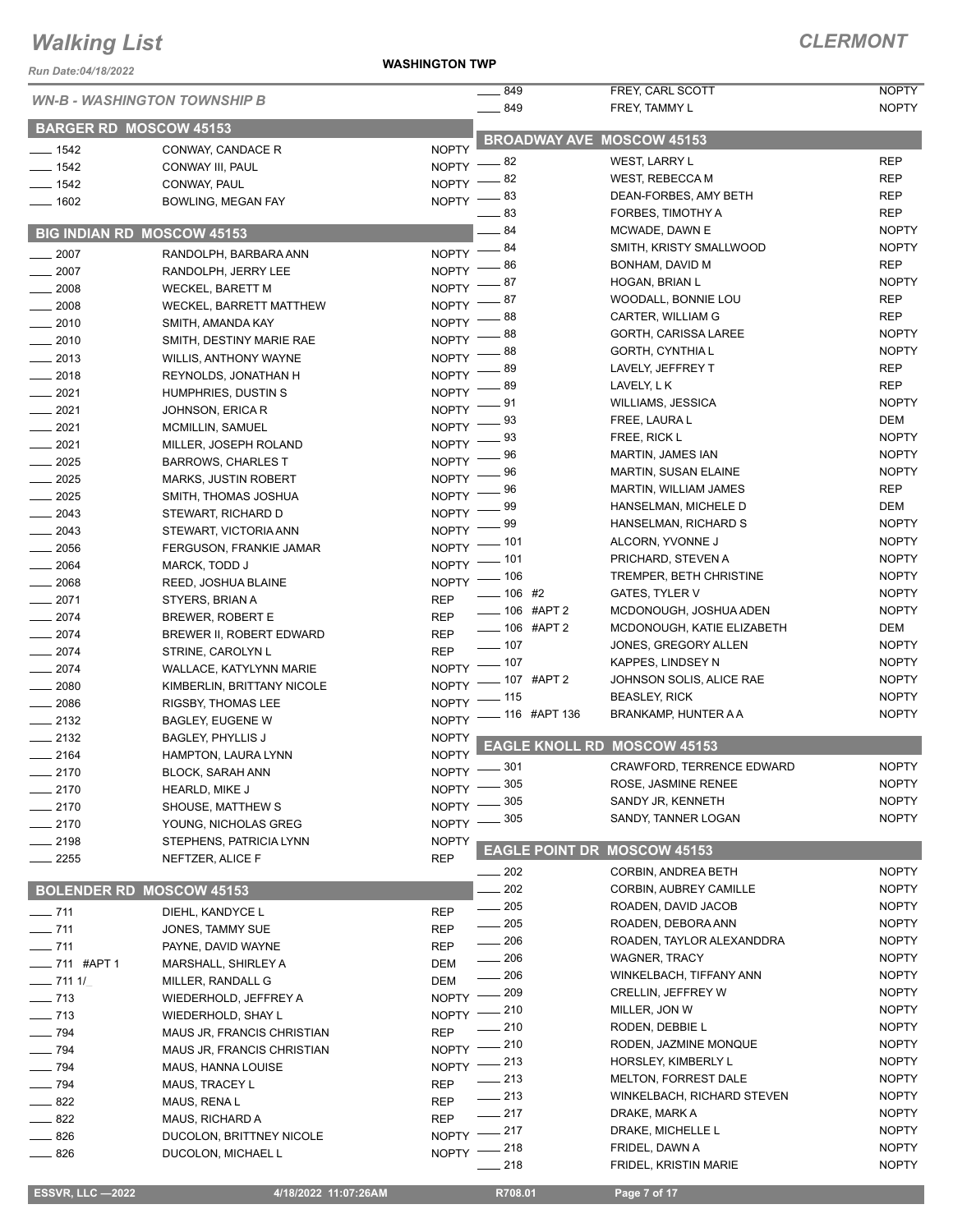#### **WASHINGTON TWP**

### *CLERMONT*

| Run Date:04/18/2022                  |                                      | <b>WASHINGTON TWP</b>        |                                   |                                            |                              |
|--------------------------------------|--------------------------------------|------------------------------|-----------------------------------|--------------------------------------------|------------------------------|
|                                      | <b>WN-B - WASHINGTON TOWNSHIP B</b>  |                              | 751                               | SMITH, BARBARA GAYLE                       | <b>DEM</b>                   |
|                                      |                                      |                              | $- 804$                           | WOODRUFF, ANDREA KAY                       | <b>NOPTY</b>                 |
|                                      | <b>EAGLE POINT DR MOSCOW 45153</b>   |                              | 804                               | WOODRUFF, CATHERINE S                      | <b>REP</b>                   |
| $\frac{1}{218}$                      | FRIDEL, LARRY L                      | $N$ OPTY $-$                 | $-804$                            | <b>WOODRUFF, MICHAEL E</b>                 | <b>REP</b>                   |
| $-219$                               | CATRON, CHRISTY LYNN                 | <b>NOPTY</b><br><b>NOPTY</b> | <b>GINN RD NEW RICHMOND 45157</b> |                                            |                              |
| $-219$                               | CATRON, DANIEL ROBERT                |                              | $-1963$                           | <b>GROW, RANDALL EUGENE</b>                | <b>NOPTY</b>                 |
|                                      | <b>EAGLE RIDGE MOSCOW 45153</b>      |                              | 1963 #APT 59                      | TRUMBULL, LESLIE ARLONE                    | <b>NOPTY</b>                 |
| $\frac{1}{15}$                       | DUONG, LONG CUU                      |                              | NOPTY - 1981                      | BECK, DAVID H                              | <b>NOPTY</b>                 |
| $\frac{1}{2}$ 115                    | HUYNH, CINDY MYLINH                  |                              | NOPTY -2021                       | BRYANT, MIKAEL P                           | <b>NOPTY</b>                 |
| $\frac{1}{15}$                       | HUYNH, JEANNE T                      | $N$ OPTY $-$                 | 2093                              | WAITMAN, JENNIFER M                        | <b>REP</b>                   |
| $\frac{1}{16}$                       | HINKSTON, LAURA SUE                  | $NOPTY -$                    | _ 2093                            | <b>WAITMAN, ROBERT L</b>                   | <b>REP</b>                   |
| $- 119$                              | PREBBLE, DAVINA C                    | $NOPTY -$                    | _ 2297                            | EVANS, LARRY P                             | <b>REP</b>                   |
| $- 119$                              | PREBBLE, ETHAN W                     |                              | NOPTY -2297                       | EVANS, SHEILA D                            | <b>REP</b>                   |
| $\frac{1}{2}$ 127                    | DOOLEY, CAROL DIANE                  | <b>REP</b>                   | ____ 2377                         | MAYNARD, MELISSA D                         | <b>NOPTY</b>                 |
| $\frac{1}{2}$ 127                    | DOOLEY, JENNA IVY                    | <b>NOPTY</b>                 |                                   |                                            |                              |
| $- 127$                              | DOOLEY, MATTHEW MICHAEL              | <b>NOPTY</b>                 |                                   | <b>GRANTS PASS DR MOSCOW 45153</b>         |                              |
| $\frac{1}{2}$ 128                    | FREEMAN, JERRY R                     |                              | NOPTY - 1116                      | FISHER, HENRY J                            | <b>NOPTY</b>                 |
| $\frac{1}{2}$ 131                    | HUBBARD, ADAM P                      |                              | NOPTY - 1116                      | <b>FISHER, ROSETTA</b>                     | <b>NOPTY</b>                 |
|                                      | <b>ELIZABETH ST MOSCOW 45153</b>     |                              | $- 1116$                          | MESSER, JONATHAN                           | <b>NOPTY</b>                 |
|                                      |                                      |                              |                                   | <b>GRANTS RUN RD MOSCOW 45153</b>          |                              |
| $\frac{1}{2}$ 51<br>$\frac{1}{2}$ 52 | GODWIN, GAIL E<br>HILBERG, PAULA SUE | <b>NOPTY</b><br><b>DEM</b>   | $- 1272$                          | CROSBY, DANA BRUCE                         | <b>DEM</b>                   |
| $\frac{1}{2}$ 52                     | NEWBERRY, DOUGLAS A                  |                              | NOPTY - 1272                      | CROSBY, DEBRA JEAN                         | <b>NOPTY</b>                 |
| $\frac{1}{2}$ 57                     | <b>MARTIN, ASHLEY MICHELLE</b>       | <b>NOPTY</b>                 |                                   |                                            |                              |
| $\frac{1}{2}$ 57                     | MARTIN, SYLVESTER TYRONE             | <b>NOPTY</b>                 | <b>GREEN TREE LN</b>              | <b>MOSCOW 45153</b>                        |                              |
| $\frac{1}{2}$ 58                     | SKEENE, DENNIS C                     | <b>REP</b>                   | ___ 1126                          | <b>BAILEY BUCHER, BARBARA J</b>            | <b>NOPTY</b>                 |
| ____ 61                              | CAUDILL, BEVERLY J                   | <b>REP</b>                   | $- 1126$                          | BUCHER, KENNETH PAUL                       | <b>NOPTY</b>                 |
| $-63$                                | ALTMAN, TRACY L                      | <b>NOPTY</b>                 |                                   |                                            |                              |
| $\frac{1}{2}$ 68                     | NICHOLS, LISA ANN                    | <b>REP</b>                   | <b>HAZEL ALY MOSCOW 45153</b>     |                                            |                              |
| $\sim$ 68                            | NICHOLS, RICHARD LEWIS               | <b>DEM</b>                   | $\frac{1}{2}$ 10                  | GRAFF, ADAM W                              | <b>REP</b>                   |
| $\frac{1}{2}$ 69                     | ROARK, DEBRA S                       | <b>REP</b>                   | $\frac{1}{2}$ 12                  | MOSLEY, BETHANY A                          | <b>NOPTY</b>                 |
| $-69$                                | ROARK, WESLEY S                      | <b>REP</b>                   | $\frac{1}{2}$ 12                  | <b>TUMBLESON, BETH NICOLE</b>              | <b>NOPTY</b>                 |
| $\frac{1}{2}$ 76                     | FORSTE, HARRY T                      | $NOPTY$ = 14                 |                                   | RICHARDS, DANIEL JOHN                      | <b>NOPTY</b>                 |
| $\frac{1}{2}$ 76                     | FORSTE, TIMOTHY E                    |                              | NOPTY $- 16$                      | HILES, ETHEL PEARL                         | <b>NOPTY</b>                 |
| $-77$                                | SHRIVER, LYDIA MEGAN                 | $NOPTY$ = 16                 |                                   | HILES, RONALD JAMES                        | <b>NOPTY</b>                 |
| $-77$                                | STURGILL, RANDY LEE                  | <b>NOPTY</b>                 |                                   |                                            |                              |
| $\frac{1}{2}$ 504                    | WOODRUFF, WALLACE E                  | <b>NOPTY</b>                 | <b>HILL TOP LN MOSCOW 45153</b>   |                                            |                              |
|                                      | FIFTH ST MOSCOW 45153                |                              | 105<br>$-105$                     | <b>BRANSON, MISTY RENEE</b>                | <b>NOPTY</b><br><b>NOPTY</b> |
| $- 502$                              | WALDEN, DAWN O                       |                              | NOPTY __ 105                      | BRANSON, ROBERT D<br>MURPHY, BLAYKE NICOLE | <b>NOPTY</b>                 |
| 504                                  | WOODRUFF, WALLACE E                  | <b>REP</b>                   | $\frac{1}{2}$ 112                 | <b>HOLTHAUS, GREG MARTIN</b>               | <b>NOPTY</b>                 |
| 505                                  | SKEENE, KIMBERLY ANN                 | <b>REP</b>                   |                                   |                                            |                              |
| 505                                  | SKEENE, NOAH EDWARD                  | <b>REP</b>                   | <b>HOUSER RD MOSCOW 45153</b>     |                                            |                              |
| 506                                  | WILLS III, EDWARD G                  |                              | NOPTY __ 2165                     | GROSS, DON L                               | <b>NOPTY</b>                 |
| 507                                  | BECKERICH, MICHELLE LYNNE            |                              | NOPTY __ 2199                     | MAUS, DEANNE C                             | <b>REP</b>                   |
| $-507$                               | <b>BECKERICH, RYLE JAMES</b>         |                              | NOPTY __ 2199                     | MAUS, ZACHARY R                            | REP                          |
| $\rule{1em}{0.15mm}$ 508             | NICOLACI, ANTOINETTE L               | REP                          | $-2199$                           | ODELL, JAMES R                             | <b>REP</b>                   |
|                                      |                                      |                              | 2199                              | ODELL, SILAS                               | <b>NOPTY</b>                 |
|                                      | FOURTH ST MOSCOW 45153               |                              | 2210                              | MAUS SR, FRANCIS C                         | <b>REP</b>                   |
| $-402$                               | MERCER, GERALD M                     | DEM                          | $-2210$                           | MAUS, VIOLA M                              | <b>REP</b>                   |
| $-403$                               | ROARK, HELEN I                       |                              | NOPTY __ 2222                     | <b>BRYANT, GERI PATRICIA</b>               | REP                          |
| $-403$                               | ROARK, JACK T                        | REP                          | $\frac{2222}{2}$                  | BRYANT, GREGORY W                          | REP                          |
| $-404$                               | SCHNUCK, KASSANDRA ANTOINETTE        |                              | NOPTY __ 2227                     | MAUS, CLARENCE R                           | REP                          |
| 404                                  | SUDDARTH IV, HAROLD C                |                              | NOPTY __ 2227                     | MAUS, RUTH A                               | <b>REP</b>                   |
| 407                                  | MARTINECK, GREGORY C                 |                              | NOPTY __ 2234                     | MENKHAUS, TIMOTHY SHAYNE                   | <b>NOPTY</b>                 |
| $-407$                               | MARTINECK, GREGORY JESSE             | DEM                          | $-2234$                           | STEWART, KELLEY A                          | <b>NOPTY</b>                 |
| $-411$                               | SUTER, TIMOTHY D                     | <b>REP</b>                   |                                   |                                            |                              |
| $-411$                               | SUTER, TRACEY M                      | <b>REP</b>                   |                                   | <b>IRETON TREES RD MOSCOW 45153</b>        |                              |
|                                      |                                      |                              | 2476                              | FREI, MATTIE                               | <b>NOPTY</b>                 |
|                                      | <b>FRUIT RIDGE RD MOSCOW 45153</b>   |                              | 2516                              | MCCARTHY, MARY J                           | <b>NOPTY</b>                 |
| $- 751$                              | BLIZARD, LISA S                      | <b>DEM</b>                   | $\frac{1}{2530}$                  | TOMAMICHEL, DENISE S                       | <b>REP</b>                   |
|                                      |                                      |                              |                                   |                                            |                              |

**ESSVR, LLC -2022 4/18/2022 11:07:26AM** R708.01 **Page 8 of 17**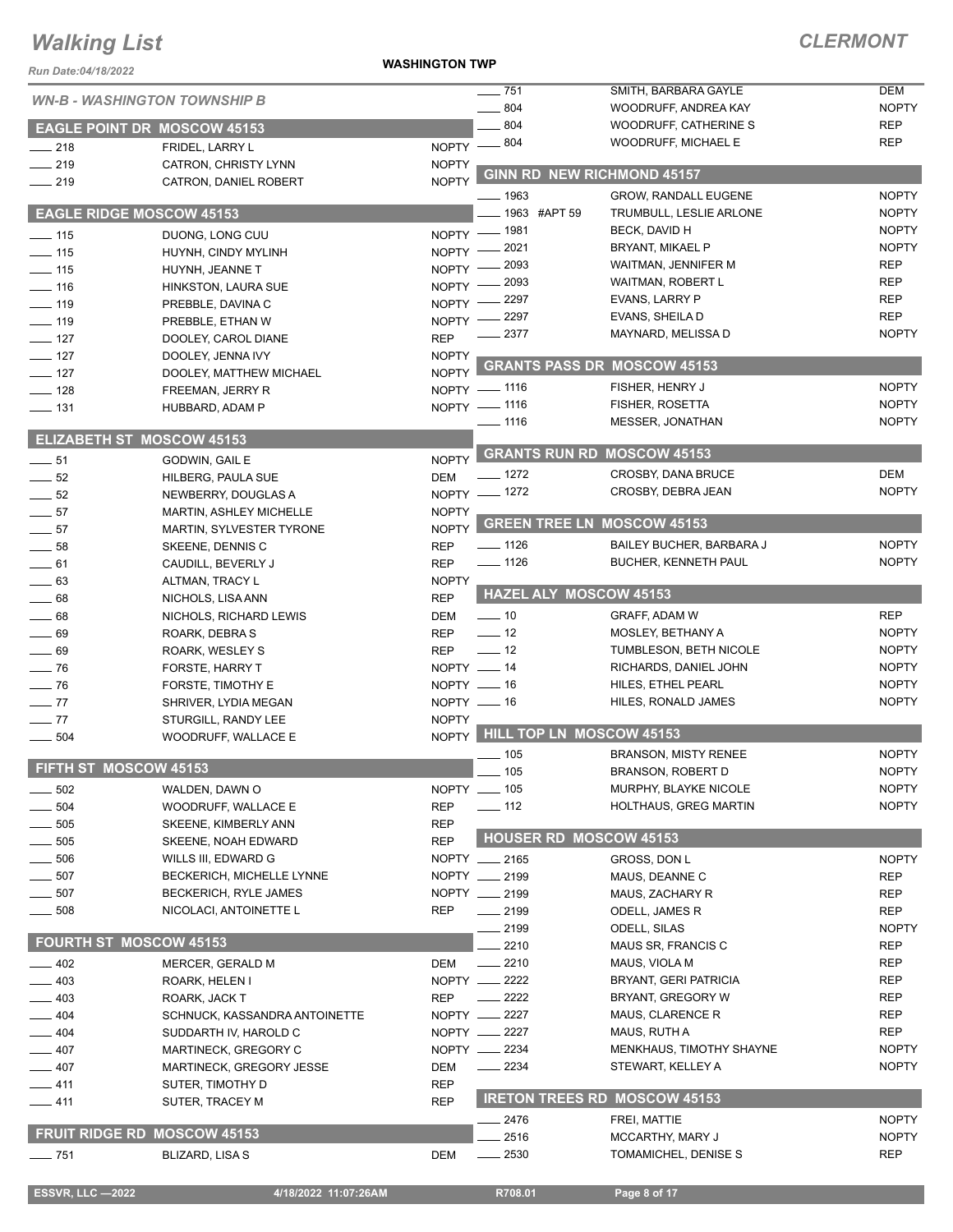*Run Date:04/18/2022*

#### *WN-B - WASHINGTON TOWNSHIP B*

#### **WASHINGTON TWP**

| <i>WN-B - WASHINGTON TOWNSHIP B</i> |                                            |              |                    |                        | <b>MAPLE CREEK RD MOSCOW 45153</b>     |              |
|-------------------------------------|--------------------------------------------|--------------|--------------------|------------------------|----------------------------------------|--------------|
|                                     | <b>IRETON TREES RD MOSCOW 45153</b>        |              | 621                |                        | <b>MEADOWS, LINDA</b>                  | <b>NOPTY</b> |
| 2530                                | TOMAMICHEL, JOSEPH LEWIS                   | <b>NOPTY</b> | .621               |                        | MEADOWS, WILLIAM RAY                   | <b>NOPTY</b> |
| 2530                                | TOMAMICHEL, WAYNE E                        | <b>REP</b>   | 621                |                        | MEADOWS, WILLIAM T                     | <b>NOPTY</b> |
| 2535                                | PARKER JR, STEVEN EUGENE                   | <b>NOPTY</b> | 626                |                        | <b>HECHT, BRIAN S</b>                  | <b>NOPTY</b> |
| 2550                                | CLEMENTS, AMANDA JEAN                      | <b>NOPTY</b> | 626                |                        | STEINER, SANDRAK                       | <b>NOPTY</b> |
| 2550                                | <b>CLEMENTS, SEANE M</b>                   | <b>NOPTY</b> | $-714$             |                        | OSER II, PAUL W                        | <b>NOPTY</b> |
| 2554                                | MANNING, HOLLY M                           | <b>NOPTY</b> | $-718$             |                        | <b>BROWN, JULIE A</b>                  | <b>NOPTY</b> |
| 2554                                | MANNING, JASON S                           | <b>NOPTY</b> | $-722$             |                        | WORKMAN, RAYMOND L                     | <b>REP</b>   |
| 2554                                | MANNING, KORYN ALEXANDRA                   | <b>NOPTY</b> | $-722$             |                        | <b>WORKMAN, SHARON L</b>               | <b>REP</b>   |
|                                     |                                            |              | - 723              |                        | SCHNARRENBERG, JAY H                   | <b>NOPTY</b> |
|                                     | <b>LAUREL MOSCOW RD MOSCOW 45153</b>       |              | 723                |                        | SCHNARRENBERG, PEGGY L                 | <b>NOPTY</b> |
| $- 1890$                            | FIELER, DAVID M                            | <b>NOPTY</b> | $-733$             |                        | WALLACE, JENNY L                       | <b>NOPTY</b> |
| $- 1909$                            | JONES, MELISSA LOU                         | <b>NOPTY</b> | $-734$             |                        | BYUS, ANGEL ANNETTE                    | <b>REP</b>   |
| _ 1909                              | NALLY, DENNIS W                            | <b>REP</b>   | $\frac{1}{2}$ 734  |                        | SANDOVALL, ANTHONY R                   | <b>REP</b>   |
| . 1909                              | NALLY, RHONDA KAY                          | <b>REP</b>   | $\frac{1}{2}$ 757  |                        | KOGER, ASHLEY NICOLE                   | <b>NOPTY</b> |
| $-1928$                             | WEBB, CHRISTIN ELIZABETH                   | <b>REP</b>   | $\frac{1}{2}$ 757  |                        | KOGER, JEREMY W                        | <b>NOPTY</b> |
| $-1928$                             | WEBB, TYLER M P                            | <b>REP</b>   | $-757$             |                        | KOGER, JERRY W                         | <b>NOPTY</b> |
| $- 1928$                            | WOODS, DAVID S                             | <b>NOPTY</b> | $-760$             |                        | HAMPTON, EDWARD BEN                    | <b>NOPTY</b> |
| $- 1931$                            | BATTS, JORDAN D                            | <b>NOPTY</b> | __ 760 #LOT 7      |                        | HAMPTON, KATHY DARLENE                 | <b>NOPTY</b> |
| ____ 1931                           | <b>BATTS, STACY MARIE</b>                  | <b>NOPTY</b> | $-777$             |                        | VOGEL, JOHN RICHARD                    | <b>NOPTY</b> |
| $-1964$                             | CMEHIL, DOUGLAS LEE                        | <b>REP</b>   | $-780$             |                        | HOSKINS, HAROLD                        | <b>NOPTY</b> |
| _ 1964                              | CMEHIL, LAURA VITALIJE                     | <b>REP</b>   | $-798$             |                        | SMITH, BEN A                           | <b>NOPTY</b> |
| $-1965$                             | PHILLIPS, DAWN M                           | <b>NOPTY</b> | $-798$             |                        | SMITH, PAMELA S                        | <b>NOPTY</b> |
| $-1965$                             | PHILLIPS, JASON SCOTT                      | <b>NOPTY</b> | $-817$             |                        | JOHNSON, MICHAEL W                     | <b>NOPTY</b> |
| $- 1965$                            | ROSE, TONYA S                              | <b>NOPTY</b> | $-817$             |                        | JOHNSON, ROBERTA R                     | <b>NOPTY</b> |
| $-1968$                             | <b>GAMBILL, MARILYN E</b>                  | <b>REP</b>   | $-819$             |                        | <b>HORTON, GARON M</b>                 | <b>NOPTY</b> |
| __ 1969                             | LEMAR, WILLIAM J                           | <b>REP</b>   | $-819$             |                        | HORTON, LORI A                         | <b>NOPTY</b> |
| 1969                                | LEWIN, TERRY LEE                           | <b>NOPTY</b> | $\equiv$ 839       |                        | STEWART, ROBERT E                      | <b>REP</b>   |
| 1969 #APT 1                         | LEWIN, NICHOLAS THANE                      | <b>NOPTY</b> | $- 850$            |                        | <b>WEBB, CHRISTINE</b>                 | <b>NOPTY</b> |
| _ 1969 #APT 1                       | LEWIN, TEDDY H                             | <b>REP</b>   | $-850$             |                        | <b>WEBB, NICHOLE ELYSE</b>             | <b>NOPTY</b> |
| $-1982$                             | BREWER, MEGHAN ANN                         | <b>REP</b>   | $-851$             |                        | PHELPS, RANDALL L                      | <b>NOPTY</b> |
| $- 1982$                            | BREWER, PAUL E                             | REP          | $-851$             |                        | PHELPS, TIFFANY RAE                    | <b>NOPTY</b> |
| $- 1982$                            | BREWER, ROBIN A                            | <b>REP</b>   | $\frac{1}{2}$ 855  |                        | POOLE, ANTHONY J                       | <b>REP</b>   |
| 1986                                | SWART, BETHANY A                           | <b>NOPTY</b> | $- 859$            |                        | SNEDEGAR, BRAD E                       | <b>NOPTY</b> |
| 1986                                | SWART, JOSHUA D                            | <b>REP</b>   | $\equiv$ 859       |                        | SNEDEGAR, BRENDA L                     | <b>NOPTY</b> |
|                                     | <b>LAUREL POINT ISABEL RD MOSCOW 45153</b> |              |                    |                        | <b>MAPLE TREE LN MOSCOW 45153</b>      |              |
| $-2162$                             | WILDEY, PEGGY L                            | <b>REP</b>   |                    |                        |                                        |              |
| $-2249$                             | HALL II, GERALD D                          | <b>NOPTY</b> | $-1208$            |                        | DUNN, ALICIA K                         | <b>NOPTY</b> |
| 2309                                | PHILLIPS, CHRISTOPHER ANDREW               | <b>NOPTY</b> | $-1208$            |                        | ROARK, ERNEST                          | <b>NOPTY</b> |
| 2309                                | PHILLIPS, ELIZABETH K                      | <b>NOPTY</b> | __ 1244            |                        | CLARK, GAVIN ANTHONY ADAM              | <b>NOPTY</b> |
| 2309                                | WILSON, LIBERTY ANNE                       | <b>NOPTY</b> | $-1244$            |                        | LANDACRE, KASSANDRA MAE                | <b>NOPTY</b> |
| 2334                                | HOFFMAN, CAROL A                           | <b>NOPTY</b> | $-1244$            |                        | SIMS, MARIAH HOPE                      | <b>NOPTY</b> |
| 2334                                | HOFFMAN, RICHARD L                         | <b>NOPTY</b> | $-1268$            |                        | BENJAMIN, DARRIN SCOT                  | <b>NOPTY</b> |
|                                     |                                            |              | $-1268$            |                        | <b>WHALEY, JAMES LESLIE</b>            | <b>NOPTY</b> |
| <b>LAURENS RIDGE MOSCOW 45153</b>   |                                            |              | . 1340             |                        | JOHNSON, MICHELLE L                    | DEM          |
| $- 1265$                            | HARTMAN, CAROL L                           | <b>REP</b>   | 1531               |                        | <b>BROCK, BRYAN D</b>                  | <b>NOPTY</b> |
| $- 1265$                            | HARTMAN, THOMAS J                          | <b>REP</b>   | __ 1531            |                        | <b>WEST, GABRIEL LYNN</b>              | <b>NOPTY</b> |
| — 1265                              | PHILLIPS, ANNA ELIZABETH                   | <b>REP</b>   |                    | MICHEL DR MOSCOW 45153 |                                        |              |
|                                     |                                            |              | _ 336              |                        | MICHEL II, JOHN JOSEPH                 | <b>NOPTY</b> |
| LEIBICH RD MOSCOW 45153             |                                            |              |                    |                        |                                        |              |
| $-1251$                             | COMBS, CHARLES E                           | <b>REP</b>   |                    |                        | <b>MOSCOW CEMETERY RD MOSCOW 45153</b> |              |
| $-1251$                             | COMBS, LORIA                               | <b>REP</b>   | _ 1853             |                        | CALHOUN, CHRISTY M                     | DEM          |
| $-1419$                             | MOORE, KATHERINE A                         | <b>NOPTY</b> | $-1853$            |                        | CALHOUN, ELLA KAY                      | <b>NOPTY</b> |
| __ 1538                             | <b>GEBELL, ROBIN LESLIE</b>                | <b>NOPTY</b> | __ 1853            |                        | CALHOUN, HARPER LEIGH                  | DEM          |
| ___ 1598                            | WEBER, BRENDA KAY                          | <b>REP</b>   | $\frac{1}{2}$ 1853 |                        | CALHOUN JR, R GLEN                     | DEM          |
| __ 1598                             | WEBER, DAVID E                             | REP          | $\frac{1}{2}$ 1855 |                        | KHAN, JOSEPH J                         | DEM          |
| __ 1598                             | WEBER, LAURA R                             | REP          | $\frac{1}{2}$ 1855 |                        | KHAN, SUZANNE WILDEY                   | DEM          |
| $-1659$                             | RENN, FRANK J                              | REP          | ___ 1855           |                        | KHAN, TOBIAS SATTAR                    | <b>NOPTY</b> |
| _ 1659                              | <b>RENN, MICHELLE RENEE</b>                | <b>REP</b>   | — 1855             |                        | KHAN, ZYX W                            | <b>NOPTY</b> |
|                                     |                                            |              |                    |                        |                                        |              |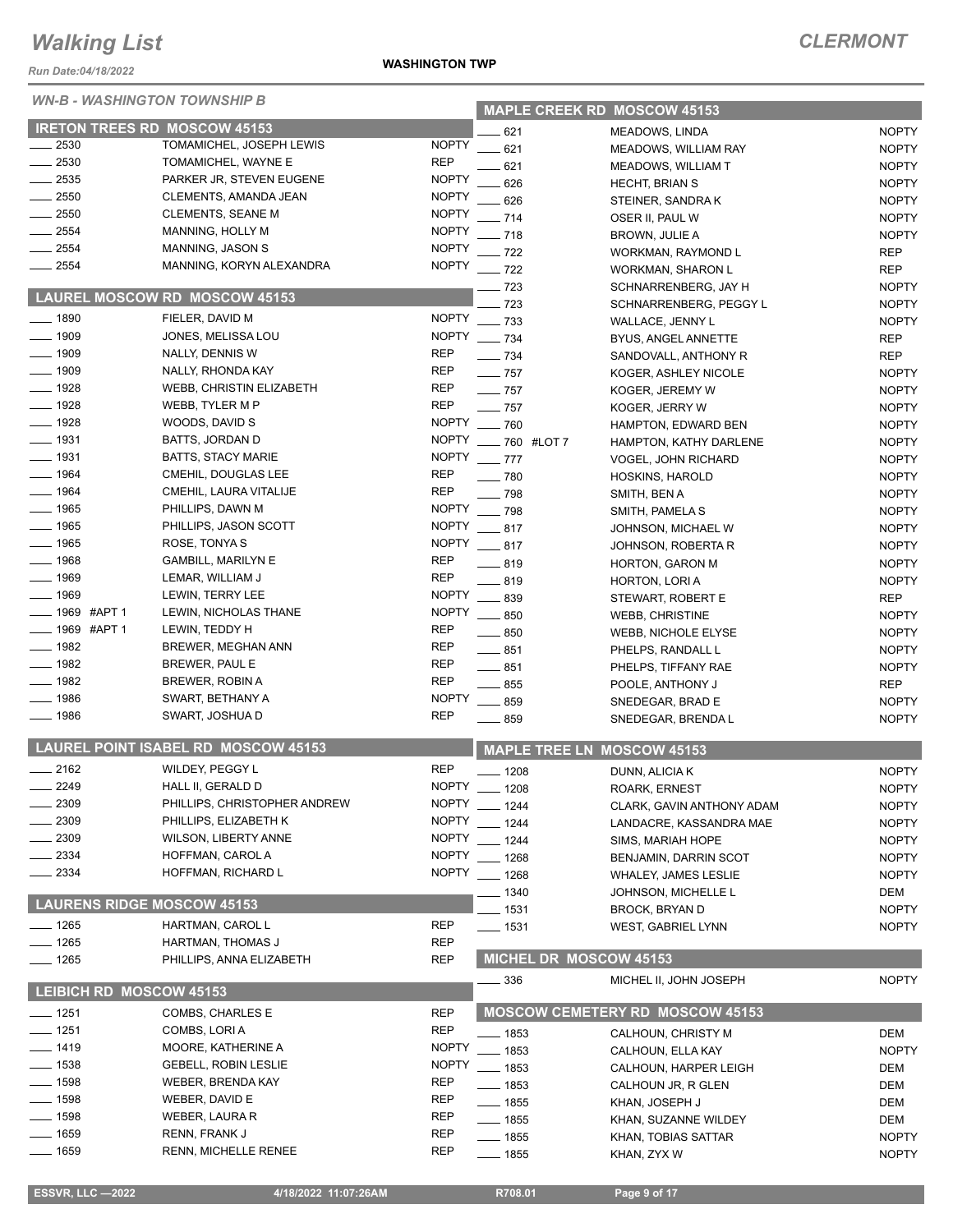#### **WASHINGTON TWP**

| Run Date:04/18/2022                    |                                                       | יייי ייטושטרייט             |                      |                                                     |                            |
|----------------------------------------|-------------------------------------------------------|-----------------------------|----------------------|-----------------------------------------------------|----------------------------|
|                                        | <b>WN-B - WASHINGTON TOWNSHIP B</b>                   |                             | $- 1614$             | RICE, JASON E                                       | <b>NOPTY</b>               |
|                                        |                                                       |                             | $- 1614$             | <b>RICE, JUSTIN THOMAS</b>                          | <b>NOPTY</b>               |
|                                        | <b>MOSCOW CEMETERY RD MOSCOW 45153</b>                |                             | $- 1614$             | RICE, WALKER DANIEL                                 | <b>NOPTY</b>               |
| $- 1881$                               | DIX, PHYLLIS L                                        | <b>REP</b>                  | $- 1677$             | OSBORNE, DAWN M                                     | <b>REP</b>                 |
| $- 1881$                               | DIX, THOMAS J                                         | <b>REP</b>                  | $- 1677$<br>$- 1787$ | OSBORNE, MICHAEL E                                  | <b>REP</b><br><b>NOPTY</b> |
|                                        | <b>MOSCOW SPUR MOSCOW 45153</b>                       |                             | $-1787$              | HARVEY, MADISON LEE<br>HARVEY, TIMOTHY HOMER DWAYNE | <b>NOPTY</b>               |
|                                        |                                                       | NOPTY - 1787                |                      | WILSON, DENISE L                                    | DEM                        |
| $\frac{1}{2}$ 77                       | <b>BROWN, HANNAH NICOLE</b>                           |                             |                      |                                                     |                            |
|                                        | OLD ORCHARD DR MOSCOW 45153                           |                             |                      | STATE ROUTE 756 MOSCOW 45153                        |                            |
| $- 1471$                               | NOBLE, TAMMY S                                        | NOPTY - 1725                |                      | <b>VERDIN, ALLISON NICOLE</b>                       | <b>REP</b>                 |
| $- 1480$                               | PRATHER, TRINILY MARIE                                | NOPTY - 1725                |                      | <b>VERDIN, ANDREW J</b>                             | <b>REP</b>                 |
| $- 1512$                               | JONES, DIANNA LYNNE                                   | NOPTY - 1725                |                      | VERDIN, PEGGY JO                                    | <b>REP</b>                 |
| $\frac{1}{2}$ 1512                     | JONES, GREGORY S                                      | NOPTY - 1995                |                      | SWART, CHAD DANIEL                                  | <b>NOPTY</b>               |
|                                        |                                                       |                             | $\frac{1}{2}$ 1999   | PADGETT, CHRISTOPHER BRIAN                          | <b>REP</b>                 |
|                                        | SANTA MARIA WOODS DR MOSCOW 45153                     |                             | . 1999               | PADGETT, SHELLIE MARIE                              | <b>REP</b>                 |
| $\frac{1}{2}$ 101                      | OWENS, HEATHER RENEE                                  | NOPTY -2005                 |                      | RICHMOND, ROBERT S                                  | <b>REP</b>                 |
| $- 101$                                | <b>OWENS, THOMAS W</b>                                | NOPTY -2005                 |                      | STEIGER, ALEXANDRA                                  | <b>NOPTY</b>               |
| $- 102$                                | THORMAN, ANDREW A                                     | NOPTY -2005                 |                      | STEIGER HEDRICK, LILLIANN JOYCE M.                  | <b>NOPTY</b>               |
| $\frac{1}{2}$ 102                      | THORMAN, KATHLEEN                                     | NOPTY -2031                 |                      | HALE, APRIL H                                       | <b>REP</b>                 |
| $\frac{1}{2}$ 102                      | THORMAN, MELISSA ANNE                                 | NOPTY -2031                 |                      | <b>KREMER, VERONICA ILENE</b>                       | <b>NOPTY</b>               |
| $\frac{1}{2}$ 103                      | MANNING, AMBER LYNN                                   | NOPTY -2031                 |                      | KUNKEMOELLER, JULIE A                               | <b>NOPTY</b>               |
| $\frac{1}{2}$ 103                      | MANNING, NANCY R                                      | NOPTY -2031                 |                      | WALKER, JARED D                                     | <b>NOPTY</b>               |
| $\frac{1}{2}$ 103                      | <b>MANNING, RICKEY E</b>                              | NOPTY -2043                 |                      | <b>BANKS, MERCEDES J</b>                            | <b>NOPTY</b><br><b>REP</b> |
| $\frac{1}{2}$ 103                      | ST LOUIS, DOMINIC JERE                                | $NOPTY$ -                   | - 2043               | <b>BEAHR, DOUGLAS</b>                               | <b>NOPTY</b>               |
| $\frac{1}{2}$ 105                      | HOFFMANN, BRYAN M                                     | NOPTY -2043                 |                      | <b>BEAHR, WILLIAM CRAIG</b><br>CHESLEY, RACHEL A    | <b>NOPTY</b>               |
| $\frac{1}{2}$ 106                      | NIENABER, MICHAEL ROBERT                              | NOPTY -2071                 | 2071                 | SPIVEY, MICHAEL LENNON                              | <b>NOPTY</b>               |
| $- 107$                                | DUNN, MILENAA                                         | <b>DEM</b>                  |                      | JONES, JEFFERY B                                    | <b>REP</b>                 |
| $\frac{1}{2}$ 108                      | SPRINGER, JENNIFER S                                  | NOPTY - 2092<br>NOPTY -2092 |                      | JONES, ROSINA D                                     | <b>REP</b>                 |
| $\equiv$ 108                           | SPRINGER, RYAN NEIL                                   |                             | 2092                 | JONES, TAYLOR MACKENZIE                             | <b>NOPTY</b>               |
| $\frac{1}{2}$ 109                      | MEIHAUS, KEVIN W                                      | $NOPTY$ –<br>NOPTY -2095    |                      | <b>BURNS, THOMAS HARLAND</b>                        | <b>REP</b>                 |
| $- 109$                                | MEIHAUS, TONYA RENEE                                  |                             | $\frac{1}{2095}$     | BURNS, YVETTE L                                     | <b>REP</b>                 |
| $- 110$                                | BATCHLER, WILLIAM GREGORY                             | <b>REP</b>                  | $-2104$              | JONES SR, JOHN E                                    | <b>REP</b>                 |
| $\frac{1}{2}$ 111                      | HERALD, DAVID L                                       | <b>REP</b><br>NOPTY -2104   |                      | JONES, RICKY N                                      | <b>REP</b>                 |
| $\overline{\phantom{0}}$ 111<br>$-112$ | HERALD, LINDA STEINER<br><b>MORROW, MATHEW ROBERT</b> | <b>REP</b>                  | $\frac{1}{2137}$     | THOMASSON, GALEN STOVER                             | <b>NOPTY</b>               |
| $\frac{1}{2}$ 112                      | <b>MORROW, RUSANN M</b>                               | <b>REP</b>                  | $\frac{1}{2137}$     | THOMASSON, HOLLY LEEANN                             | <b>NOPTY</b>               |
| $\frac{1}{2}$ 112                      | MORROW, WINDELL FRANKLIN                              | <b>REP</b>                  | $-2137$              | THOMASSON, LEVI H                                   | <b>NOPTY</b>               |
| $\frac{1}{2}$ 112                      | THROCKMORTON, ANNA P                                  | NOPTY -2156                 |                      | BARGO, JENNIFER ANN                                 | <b>REP</b>                 |
| $- 113$                                | MCCAMMON, REBECCA L                                   | <b>REP</b>                  | $-2156$              | JONES JR, JOHN E                                    | <b>REP</b>                 |
| $- 114$                                | BAYER, HARRY JOHN                                     | NOPTY -2156                 |                      | JONES, ZACHARY JOHN                                 | <b>DEM</b>                 |
| $- 114$                                | WALLACE-BAYER, MARY N                                 | NOPTY -2161                 |                      | POLLOCK, HEATHER C                                  | <b>REP</b>                 |
|                                        |                                                       |                             | 2161                 | POLLOCK, THOMAS E                                   | <b>REP</b>                 |
|                                        | <b>SECOND ST MOSCOW 45153</b>                         |                             |                      | THIRD ST MOSCOW 45153                               |                            |
| $-201$                                 | HURST, AMANDA DAWN                                    | <b>NOPTY</b>                | _ 301                | SISSON, LINDA D                                     | <b>NOPTY</b>               |
| $\frac{1}{201}$                        | ROSE, TIMOTHY ALLEN                                   | <b>NOPTY</b>                | - 302                | TULL, ANNA B                                        | <b>NOPTY</b>               |
| $- 201$                                | THORNBERRY, DESTINY P                                 | NOPTY -                     | 303                  | SIBCY FRIEND, JOY L                                 | <b>NOPTY</b>               |
| $- 204$                                | SUTER, EFFIE M                                        | <b>DEM</b>                  | . 304                | BURCH, BARBARA ANN                                  | <b>NOPTY</b>               |
| $-207$                                 | BEASLEY, DAVID JEREMY                                 | NOPTY -<br>NOPTY -804       |                      | REED, JESSE J                                       | <b>NOPTY</b>               |
| $-211$                                 | CAMPBELL, ADAM M                                      | NOPTY -807                  |                      | KINCADE, NEIL T                                     | <b>NOPTY</b>               |
| $-211$                                 | CAMPBELL, DOROTHY C                                   | NOPTY -807                  |                      | LONGWORTH, MYRA JOAN                                | <b>NOPTY</b>               |
| $-211$                                 | WELLS, KELLY J                                        | $NOPTY = 314$               |                      | JONES, JEFFREY JAY                                  | <b>NOPTY</b>               |
| $-211$                                 | YEATS, BRANDY MAY                                     | NOPTY -817                  |                      | HOLLAND, JOANN                                      | <b>NOPTY</b>               |
| $-212$                                 | CAMPBELL, NICHOLAS JAMES                              |                             |                      |                                                     |                            |
| $-212$                                 | HILES, CAREL V                                        | <b>NOPTY</b>                | <b>TOMAHAWK TRL</b>  | <b>MOSCOW 45153</b>                                 |                            |
|                                        | SMITH RD MOSCOW 45153                                 |                             | $=$ 1551             | BARTH, BILLY J                                      | DEM                        |
| 2204                                   | DROZDA, DEBORAH JEAN                                  | <b>DEM</b>                  | $- 1551$             | <b>BARTH, MARY ANGELA</b>                           | <b>NOPTY</b>               |
| $-2204$                                | DROZDA, MATTHEW ROBERT                                | <b>DEM</b>                  | $\frac{1}{2}$ 1565   | MEYER, KATHLEEN L                                   | DEM                        |
|                                        |                                                       |                             | —— 1565              | MEYER, MARK A                                       | <b>REP</b>                 |
|                                        | STATE ROUTE 743 MOSCOW 45153                          |                             | . 1599               | WARD JR, ANTHONY J                                  | <b>NOPTY</b>               |
| —— 1201                                | GILBERT, CONSTANCE MARIE                              | NOPTY - 1599                |                      | WARD, KAREN R                                       | <b>NOPTY</b>               |
|                                        |                                                       |                             |                      |                                                     |                            |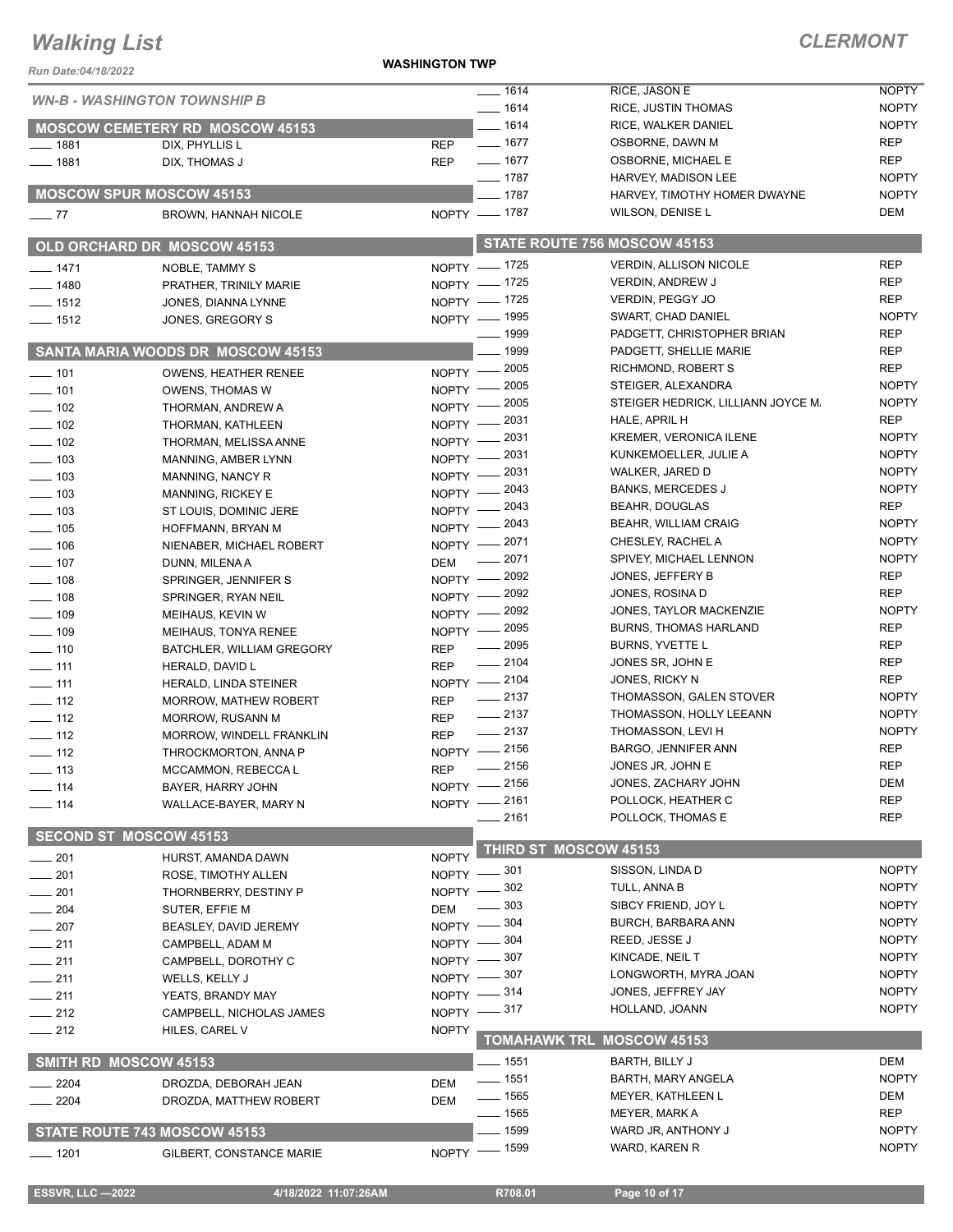*Run Date:04/18/2022*

#### **WASHINGTON TWP**

|                                     |                                |                    | $\frac{1}{2}$ 106    | <b>BAILEY, PATRICIA L</b>         | <b>NOPTY</b> |
|-------------------------------------|--------------------------------|--------------------|----------------------|-----------------------------------|--------------|
| <b>WN-B - WASHINGTON TOWNSHIP B</b> |                                |                    | $\frac{1}{2}$ 106    | LANHAM, CINDIE M                  | <b>NOPTY</b> |
| <b>U S 52 MOSCOW 45153</b>          |                                |                    | $-107$               | NIKOLOV, KRISTIAN ATANASOV        | <b>NOPTY</b> |
|                                     |                                | NOPTY -            | $-107$               | STAVERMANN, DAK T                 | <b>NOPTY</b> |
| $- 1787$                            | HAMPTON, DAKOTA LEE            | <b>NOPTY</b>       | . 110                | KNUEVEN, JOEL ADAM                | <b>NOPTY</b> |
| $- 1787$                            | OWENS, SHEYENNE F              |                    | . 110                | KNUEVEN, VICKIE CHRISTINA         | <b>NOPTY</b> |
| $- 1787$                            | PETRI, TERESA                  | NOPTY <sup>-</sup> | - 110                | RAPALYEA, LYDIA B                 | <b>NOPTY</b> |
| $- 1790$                            | CRAWFORD, SELINA L             | NOPTY <sup>-</sup> | $-112$               | HAWKINS, JULIE DOHERTY            | <b>NOPTY</b> |
| $- 1799$                            | HOLTON, JOHANNA J              | NOPTY <sup>-</sup> | _ 118                | DAGIAU, DAVID M                   | <b>REP</b>   |
| $- 1810$                            | HIGHLANDER, EMILY PAULINE      | NOPTY <sup>-</sup> | - 124                | RICHARDS, CHERYL LYNN             | DEM          |
| $- 1812$                            | <b>GROSS, CHERYL</b>           | <b>NOPTY</b>       | _ 124                | RICHARDS, JEFFREY J               | <b>DEM</b>   |
| $- 1812$                            | PARM, SHAWNA SUE               | NOPTY <sup>-</sup> | - 128                | TURNER, KIMBERLY KAY              | <b>REP</b>   |
| $- 1818$                            | <b>BEAN, BOBBIE A</b>          | NOPTY <sup>-</sup> | _ 128                | TURNER, PHILLIP EARL              | <b>REP</b>   |
| $- 1818$                            | HOLSAPPLE, BRENDON CA          | $N$ OPTY -         |                      |                                   |              |
| $- 1821$                            | FLAUGH, KATHERINE JOANNA       | <b>NOPTY</b>       | WEIL RD MOSCOW 45153 |                                   |              |
| $- 1821$                            | MIDDELER, DENISE W             | <b>NOPTY</b>       |                      |                                   |              |
| $- 1825$                            | EDMONDSON, HELEN D             | <b>DEM</b>         | 2241                 | DAVIDSON, HOWARD R                | <b>DEM</b>   |
| $- 1825$                            | EDMONDSON, WALTER M            | <b>DEM</b>         | $-2241$              | DAVIDSON, JANET L                 | <b>DEM</b>   |
| $- 1832$                            | <b>BOCH, TRISHAL</b>           |                    | NOPTY -2256          | RUTH, DELORES C                   | <b>DEM</b>   |
| $\frac{1}{2}$ 1834                  | NEWBERRY, DEBRA A              | <b>REP</b>         | 2256                 | RUTH, WILLIAM A                   | DEM          |
| $- 1834$                            | NEWBERRY, DONALD K             | <b>REP</b>         | $\frac{1}{2265}$     | WIEBELL, AMY R                    | <b>NOPTY</b> |
| $- 1836$                            | PRIVETT, JEREMY R              | $NOPTY$ –          | 2265                 | WIEBELL, GEORGE MICHAEL           | <b>NOPTY</b> |
| $\equiv$ 1838                       | <b>BURNAM, GAIL</b>            | <b>DEM</b>         | 2272                 | CRALL, KATRINA LYNN               | <b>NOPTY</b> |
| $- 1838$                            | <b>BURNAM, KEVIN T</b>         | NOPTY -            | 2272                 | <b>CRALL, NICHOLAS JAMES</b>      | <b>NOPTY</b> |
| $- 1838$                            | <b>BURNAM, MILES D SANBORN</b> | NOPTY -            | 2275                 | <b>BARKLEY, JUDITH GAYE</b>       | DEM          |
| $- 1838$                            | <b>BURNAM, PIERCE GRANT</b>    | NOPTY -            | 2275                 | <b>BARKLEY, ROGER V</b>           | DEM          |
| $- 1840$                            | BYRD, JANET G                  | NOPTY -            | 2292                 | PULLEN, STEPHEN E                 | <b>NOPTY</b> |
| $- 1840$                            | BYRD, LEONARD                  | $N$ OPTY $-$       | 2292                 | STEELE, MARILYN M                 | <b>NOPTY</b> |
| $- 1842$                            | <b>HENDRICKS, TIMBERLY L</b>   | $NOPTY$ –          | 2295                 | POYNTER, JERRY N                  | DEM          |
| $- 1842$                            |                                | <b>REP</b>         | 2295                 | POYNTER, LINDA S                  | DEM          |
| $- 1842$                            | THOMPSON, MARY L               | <b>REP</b>         | $-2309$              | <b>BRITNELL, BOB L</b>            | <b>NOPTY</b> |
|                                     | THOMPSON, WILLIAM E            |                    | 2309                 | <b>BRITNELL, JAMIE LYNN</b>       | <b>NOPTY</b> |
| $- 1844$                            | MONTGOMERY, JOSHUA S           | <b>REP</b>         | $-2309$              | <b>BRITNELL, TIFFANY ROSE</b>     | <b>NOPTY</b> |
| $- 1844$                            | MONTGOMERY, JOYCE E            | <b>REP</b>         | 2333                 | REISSIG, ARNULF F                 | <b>REP</b>   |
| $- 1844$                            | MONTGOMERY, KEATON SCOTT       | $NOPTY$ --         | 2333                 | REISSIG, KAREN D                  | <b>REP</b>   |
| $- 1854$                            | COMBS, GAGE A                  | <b>REP</b>         | 2340                 | ROEHM, DEBRA J                    | <b>REP</b>   |
| $-1854$                             | COMBS, JENNIFER R              | $NOPTY$ --         | 2340                 |                                   | <b>REP</b>   |
| $- 1854$                            | COMBS, SCOTT A                 | <b>NOPTY</b>       | 2344                 | ROEHM, STEVE W                    | <b>NOPTY</b> |
| $- 1858$                            | NELTNER, CHRISTINE JEAN        | NOPTY -            |                      | CHRISWELL, JOHNNIE B              |              |
| $- 1858$                            | NELTNER, JEFFREY EARL          | <b>NOPTY</b>       | 2344                 | CHRISWELL, LISA F                 | <b>NOPTY</b> |
| $\frac{1}{2}$ 1860                  | NELTNER JR, EARL J             | <b>REP</b>         | 2344                 | DINKELACKER SCHULTES, BONNIE RAI  | <b>NOPTY</b> |
| $- 1860$                            | NELTNER, LOUISE A              | <b>REP</b>         | $-2347$              | REISSIG, NEIL A                   | <b>REP</b>   |
| _ 1868                              | MACKE, ANTHONY V               | <b>REP</b>         |                      |                                   |              |
| 1868                                | MACKE, CYNTHIA ISAAC           | <b>DEM</b>         |                      | <b>WELLS ST MOSCOW 45153</b>      |              |
| $= 1878$                            | <b>MARTIN, KAREN E</b>         | NOPTY $-$ 26       |                      | TISDALE, GLEN C                   | <b>NOPTY</b> |
| $-1878$                             | PHILLIPS, GARY LEE             | NOPTY $-$ 27       |                      | COOK, NATHAN DAKOTA               | <b>NOPTY</b> |
| $- 1878$                            | RIGGS, WAYNE E                 | NOPTY $-27$        |                      | FREEMAN, DANNY RAY                | <b>NOPTY</b> |
| $- 1879$                            | MACKE, DANA A                  | <b>REP</b>         | 27                   | FREEMAN, LOIS DARLENE             | <b>NOPTY</b> |
| $-1879$                             | MACKE, KATHLEEN A              | <b>REP</b>         | $-27$                | <b>WOOD, JESSICA RENEE</b>        | <b>NOPTY</b> |
| $-1880$                             | HOWARD, DEBORAH S              | NOPTY $-31$        |                      | LYKINS SR, JAMES CURTIS           | <b>NOPTY</b> |
| $-1880$                             | HOWARD, JEROME MICHAEL         | NOPTY $-31$        |                      | LYKINS, TINA M                    | <b>NOPTY</b> |
| $- 1894$                            | UNDERWOOD, BOBBIE JO           | NOPTY $-33$        |                      | PREBBLE, ROGER L                  | <b>NOPTY</b> |
|                                     |                                |                    | 33                   | PREBBLE, SHARON D                 | <b>NOPTY</b> |
| UTTER RD MOSCOW 45153               |                                |                    | 35                   | TULL JR, JAMES E                  | <b>NOPTY</b> |
|                                     |                                |                    | 36                   | NEWBERRY, DONNA B                 | DEM          |
| $-2070$                             | GIBBS, PAMELA K                | <b>NOPTY</b>       | 37                   | ADAMS, CIDNEY J                   | <b>NOPTY</b> |
|                                     |                                |                    | 37                   | ADAMS ENGLISH, HEATHER LINN       | <b>NOPTY</b> |
| <b>WALNUT ST MOSCOW 45153</b>       |                                |                    | 37                   | <b>ENGLISH, RUSSELL TODD</b>      | REP          |
| $\sim$ 203                          | <b>TURNER, GARY STEVE</b>      | <b>REP</b>         |                      |                                   |              |
|                                     |                                |                    | 38                   | SWART, DANNY PRESTON              | <b>NOPTY</b> |
| <b>WATER ST MOSCOW 45153</b>        |                                |                    | 38                   | SWART, JOYCE ANN                  | <b>REP</b>   |
| _ 100 #APT 154                      | LIPSCOMB, CONNIE ANNE          | <b>REP</b>         | 40                   | EATON, CHASE WADE                 | <b>NOPTY</b> |
| $-100$ #APT 154                     | LIPSCOMB, DOUGLAS DELMAR       | <b>REP</b>         | 40                   | RICHEY JR, CHRISTOPHER OLEN       | <b>NOPTY</b> |
| $- 102$                             | KAPPES, STEVEN ALLEN           | DEM                |                      |                                   |              |
| $\frac{1}{2}$ 102                   | MOORE, CAROLINE MARIE          | <b>NOPTY</b>       |                      | <b>WEST RD NEW RICHMOND 45157</b> |              |
|                                     |                                |                    | ___ 1968             | CARLTON, AMANDA R                 | <b>REP</b>   |
| <b>ESSVR, LLC -2022</b>             | 4/18/2022 11:07:26AM           |                    | R708.01              | Page 11 of 17                     |              |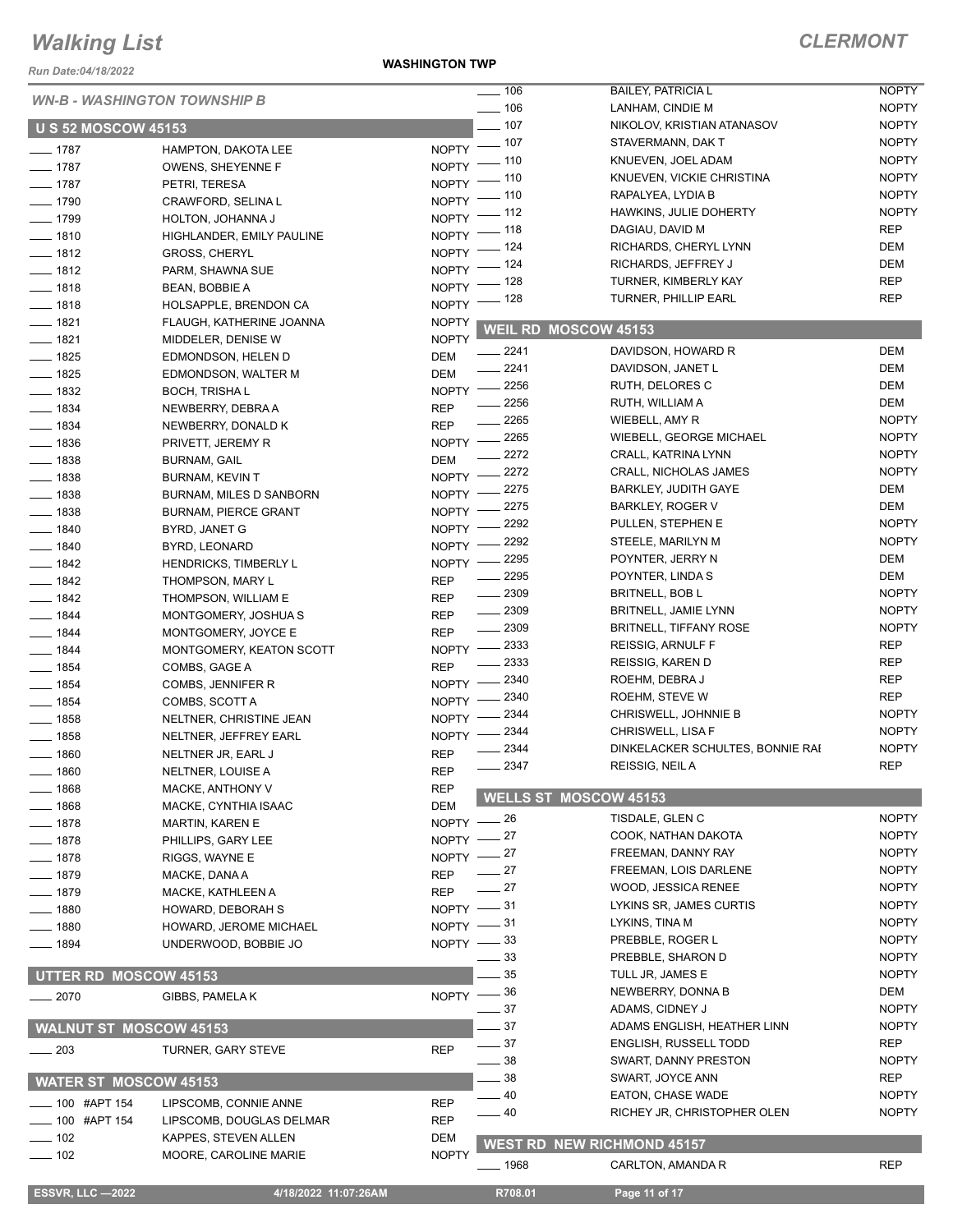**WASHINGTON TWP**

*Run Date:04/18/2022*

*WN-B - WASHINGTON TOWNSHIP B*

| <b>WEST RD NEW RICHMOND 45157</b> |  |
|-----------------------------------|--|
|                                   |  |

1968 CARLTON, KEVIN P REP

*TOTAL :* **526**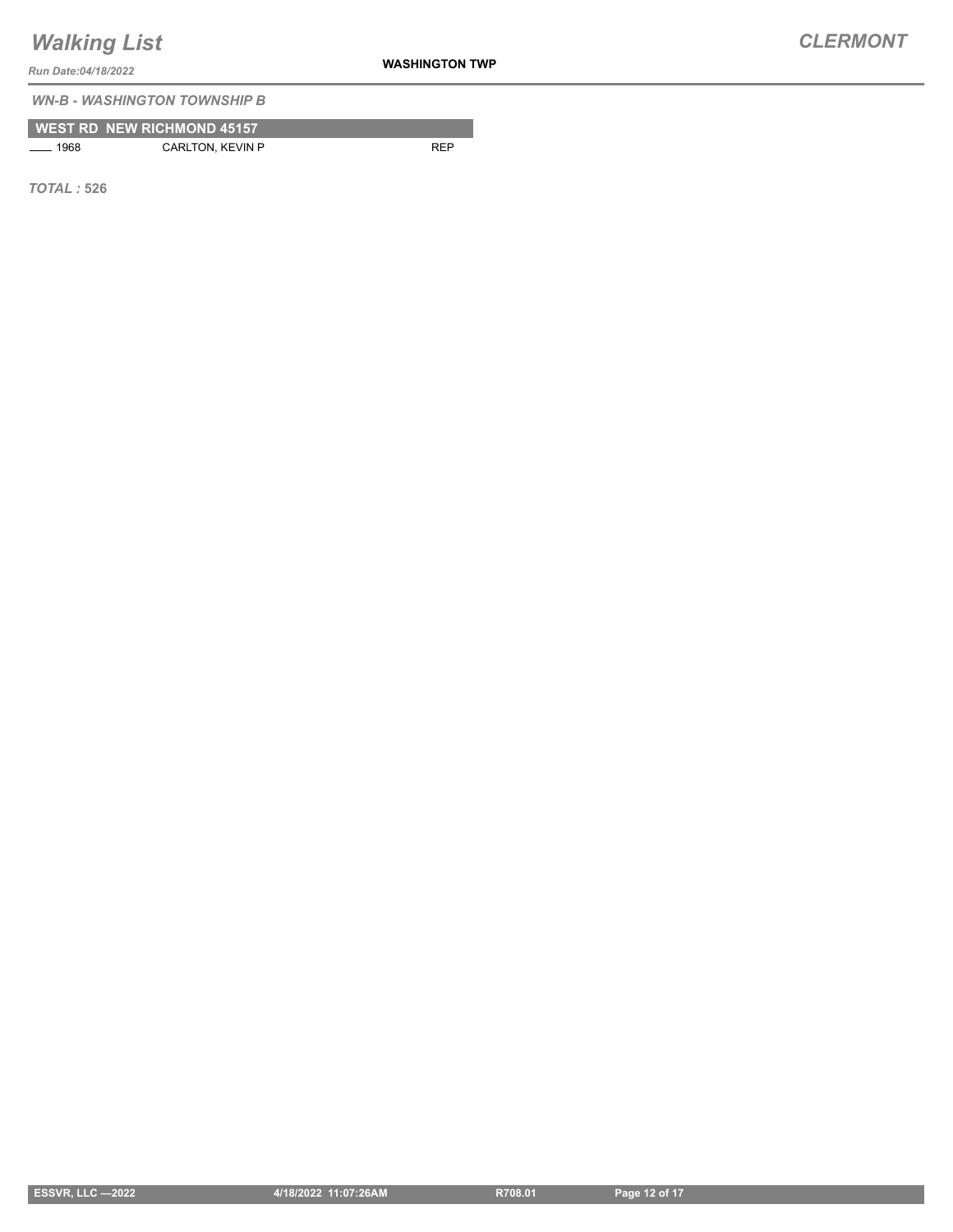**WASHINGTON TWP**

### *CLERMONT*

| Run Date:04/18/2022                    |                                                             | <b>WASHINGTON TWP</b>      |                          |                                |                                                     |                              |
|----------------------------------------|-------------------------------------------------------------|----------------------------|--------------------------|--------------------------------|-----------------------------------------------------|------------------------------|
| <b>WN-C - WASHINGTON TOWNSHIP C</b>    |                                                             |                            | __ 2474 #A               |                                | MULVANEY, SAMANTHA M                                | <b>NOPTY</b>                 |
|                                        |                                                             |                            | 2575                     |                                | <b>STACY, TREVOR J</b>                              | <b>NOPTY</b>                 |
|                                        | <b>BACK ALLEY NEVILLE NEVILLE 45156</b>                     |                            | 2607<br>2607             |                                | <b>IDLETT, DIANE LYNN</b><br><b>IDLETT, JERRY L</b> | <b>NOPTY</b><br><b>NOPTY</b> |
| $-201$                                 | EIFERT, TONYA S                                             | $N$ OPTY $-$               |                          | 2631 #LOTA                     | DANIEL, CHARLENE                                    | <b>DEM</b>                   |
| $\frac{1}{201}$                        | PHILLIPS, CHERYLY                                           | <b>REP</b>                 |                          |                                |                                                     |                              |
| <b>BEAR CREEK RD FELICITY 45120</b>    |                                                             |                            |                          | <b>CANN RD MOSCOW 45153</b>    |                                                     |                              |
| $\frac{1}{2}$ 307                      | PRESCOTT, LAURA RENEE                                       | <b>REP</b>                 | $-851$                   |                                | DRAGSTON, JANICE L                                  | <b>REP</b>                   |
| $\frac{1}{2}$ 307                      | PRESCOTT. WAYNE A                                           | <b>REP</b>                 | .867                     |                                | THOMAS, WANDA F                                     | <b>DEM</b>                   |
| $\frac{1}{2}$ 311                      | RAPER, DEREK ROY                                            | <b>NOPTY</b>               |                          | <b>CEDAR RIDGE RD</b>          | FELICITY 45120                                      |                              |
| $\frac{1}{2}$ 311                      | RAPER, SUSAN I                                              | <b>NOPTY</b>               |                          |                                |                                                     | <b>DEM</b>                   |
| $\frac{1}{2}$ 338                      | COLE, CHARLENA FAWN                                         |                            | NOPTY - 1130             |                                | MYERS, DALE K<br>MYERS, DIANE LONGWORTH             | <b>DEM</b>                   |
| $=$ 338                                | COLE, RICK JEREMY                                           |                            | NOPTY - 1130<br>$- 1138$ |                                | DISQUE, JOSEPH B                                    | <b>REP</b>                   |
| $-346$                                 | PERRY, AUSTIN HUGH                                          | <b>REP</b>                 | $\frac{1}{2}$ 1138       |                                | DISQUE, TAMMY D                                     | <b>REP</b>                   |
| $\frac{1}{2}$ 346<br>$\frac{1}{2}$ 346 | PERRY, BOBBIE J<br>PERRY, RALPH H                           | <b>REP</b><br><b>REP</b>   | $\frac{1}{2}$ 1140       |                                | <b>GUMBERT, ANDREA M</b>                            | <b>DEM</b>                   |
| $\frac{1}{2}$ 352                      | BOYER, PAMELA K                                             | <b>REP</b>                 | $- 1140$                 |                                | <b>GUMBERT, DAMON SCOTT</b>                         | <b>NOPTY</b>                 |
| $-352$                                 | BOYER, WILLIAM R                                            |                            | NOPTY - 1140             |                                | <b>GUMBERT, THOMAS E</b>                            | <b>NOPTY</b>                 |
| $-358$                                 | LINTZ, BRIAN JAMES                                          | <b>NOPTY</b>               |                          |                                |                                                     |                              |
| 364                                    | MILES, BRANDON M                                            | <b>NOPTY</b>               |                          |                                | CHILO CEM MCKINDREE CHAP RD FELICITY 45120          |                              |
| 364                                    | MILES, SUSAN RAE                                            |                            | NOPTY -2663              |                                | JOHNSON, KEVIN M                                    | <b>NOPTY</b>                 |
| $-383$                                 | LAWSON JR, JAMES G                                          | $N$ OPTY $-$               | 2663                     |                                | YOUNG, JAMES L                                      | <b>REP</b>                   |
| $-391$                                 | ROBERTSON, JAMES E                                          | $N$ OPTY $-$               | 2663                     |                                | YOUNG, LANA K                                       | <b>REP</b>                   |
| $-391$                                 | ROBERTSON, MACHEILLE L                                      | $N$ OPTY $-$               | 2674                     |                                | VAUGHN, JASON MATTHEW                               | <b>NOPTY</b><br><b>NOPTY</b> |
| 397                                    | SEALS, JENNIFER R                                           | $N$ OPTY $-$               | _ 2674<br>$-2675$        |                                | VAUGHN, RHONDA K<br><b>KRETZER, LINDA GAIL</b>      | <b>REP</b>                   |
| 399                                    | FORNASH, CYNTHIA C                                          | <b>REP</b><br>$N$ OPTY $-$ | $-2675$                  |                                | <b>KRETZER, RICKY RAY</b>                           | <b>NOPTY</b>                 |
| $-410$<br>$-424$                       | <b>BAYS, BRITTNEY M</b><br>TURNER, JEFFREY L                | $NOPTY -$                  | . 2676                   |                                | SCHOLL, GEORGE E                                    | <b>NOPTY</b>                 |
| $\equiv$ 434                           | LALLATHIN, MELANIE J                                        | $N$ OPTY $-$               | 2676                     |                                | <b>SCHOLL, SHIRLEY ANN</b>                          | <b>NOPTY</b>                 |
| $\frac{1}{2}$ 434                      | LALLATHIN, WILLIAM D                                        | $N$ OPTY $-$               | 2681                     |                                | FRIEND, STEVEN PRESTON                              | <b>NOPTY</b>                 |
| $\equiv$ 442                           | ASHBA, JEFFREY W                                            | <b>REP</b>                 | _ 2681                   |                                | KABLER, TERESA L                                    | <b>REP</b>                   |
| $\frac{442}{5}$                        | MASSEY ASHBA, SANDRA                                        | <b>REP</b>                 | $-2681$                  |                                | KABLER, WARREN                                      | <b>NOPTY</b>                 |
| 460                                    | <b>MASSEY, DARRICK DEMETRIUS</b>                            | $N$ OPTY $-$               | $-2681$                  |                                | KABLER JR, WILLIAM                                  | <b>REP</b>                   |
| $-460$                                 | MASSEY, OLIVIA L                                            | $N$ OPTY $-$               | 2732                     |                                | SMITH, DEBRA SUE                                    | <b>NOPTY</b>                 |
| $-477$                                 | CHAVEZ, ESTEVAN MARTIN                                      | $NOPTY -$                  | 2732                     |                                | SMITH, JONATHAN C                                   | <b>NOPTY</b>                 |
| $-477$                                 | CHAVEZ, TONCIA CHRISTINA LEDESM                             |                            | NOPTY -2732<br>2737      |                                | SMITH, ROGER<br>HONEY, KIMBERLY SUE                 | <b>NOPTY</b><br><b>REP</b>   |
|                                        | BERT REED MEMORIAL RD FELICITY 45120                        |                            | 2737                     |                                | JARMAN, MARK C                                      | <b>REP</b>                   |
|                                        |                                                             |                            | $-2737$                  |                                | JARMAN, SCOTT M                                     | <b>NOPTY</b>                 |
| 2733<br>2733                           | <b>GLOECKNER, BONNIE E</b><br><b>GLOECKNER, DALE THOMAS</b> | <b>REP</b><br><b>REP</b>   | $-2739$                  |                                | QUINLAN, TRAVIS CLAY                                | <b>NOPTY</b>                 |
| 2750                                   | <b>BROTHERS, DOUGLAS JAMES</b>                              | <b>NOPTY</b>               | 2741                     |                                | ROBERTSON, JAMES K                                  | <b>NOPTY</b>                 |
| 2754                                   | EUBANKS, ORVILLE SCOTT                                      | <b>NOPTY</b>               | 2741                     |                                | SNIDER JR, KENNETH RAY                              | <b>NOPTY</b>                 |
| . 2762                                 | BROWN, BETHANY LYNN                                         | NOPTY -                    | _ 2756                   |                                | BOND, PAMELA S                                      | <b>REP</b>                   |
| $= 2762$                               | <b>BROWN, ETHAN RAY</b>                                     | <b>NOPTY</b>               |                          |                                | <b>COOMBS RD MOSCOW 45153</b>                       |                              |
|                                        |                                                             |                            |                          |                                |                                                     |                              |
| <b>BOLENDER RD MOSCOW 45153</b>        |                                                             |                            | 629                      |                                | MURPHY, CHARLES SHANAN                              | <b>NOPTY</b>                 |
| $\frac{1}{2}$ 685                      | FRIEND, DAVID L                                             |                            | NOPTY - 629<br>- 631     |                                | MURPHY, CRYSTAL G<br>FUSSNER, JANET L               | <b>NOPTY</b><br><b>REP</b>   |
| 691                                    | PANARO, STEPHANIE M                                         | <b>DEM</b>                 | _ 631                    |                                | <b>FUSSNER, THOMAS J</b>                            | <b>REP</b>                   |
| $-691$                                 | STEINER, JAMES E                                            | $NOPTY =$                  | NOPTY - 637              |                                | <b>GROSS, MICHAEL A</b>                             | <b>NOPTY</b>                 |
| $-691$                                 | STEINER, JODY E                                             |                            | 637                      |                                | SPICKER, ROBERTA D                                  | <b>NOPTY</b>                 |
| <b>BROWN RD MOSCOW 45153</b>           |                                                             |                            |                          |                                |                                                     |                              |
| $\frac{1}{2}$ 943                      | SMITH, BERNICE                                              | <b>REP</b>                 |                          | <b>FOREST ST NEVILLE 45156</b> |                                                     |                              |
| $-957$                                 | SMITH, SHELLY MAY                                           | <b>NOPTY</b>               | $-309$                   |                                | TULL, AMANDA                                        | <b>NOPTY</b>                 |
| $\_\_957$                              | SMITH, WADE LESTER                                          | <b>NOPTY</b>               | 500                      |                                | HOWELL, JARVIS D                                    | <b>REP</b>                   |
|                                        |                                                             |                            | $-701$                   |                                | JODREY, TODD M                                      | <b>NOPTY</b>                 |
| <b>BURNS RD FELICITY 45120</b>         |                                                             |                            |                          |                                | <b>FRUIT RIDGE RD MOSCOW 45153</b>                  |                              |
| 2468                                   | <b>BROWN, ELLIOTT S</b>                                     | <b>NOPTY</b>               |                          |                                | FRASIER, CHRISTINA LYNN                             | <b>NOPTY</b>                 |
| 2468                                   | ROSE, JEFFERY SCOT                                          | NOPTY -                    | _ 789<br>_ 789           |                                | SMITH, REANNA M                                     | <b>NOPTY</b>                 |
| 2468                                   | STANLEY, DORCAS MARIE                                       | NOPTY -<br><b>NOPTY</b>    | . 789                    |                                | TAULBEE, BRENDA F                                   | <b>NOPTY</b>                 |
| $-2474$<br>$-2474$                     | CASKEY, RANDY WARD<br>SOHOZA, MIYA                          | <b>DEM</b>                 | 881                      |                                | MCCLURE, CARL J                                     | <b>NOPTY</b>                 |
|                                        |                                                             |                            |                          |                                |                                                     |                              |

**ESSVR, LLC -2022 4/18/2022 11:07:26AM** R708.01 **Page 13 of 17**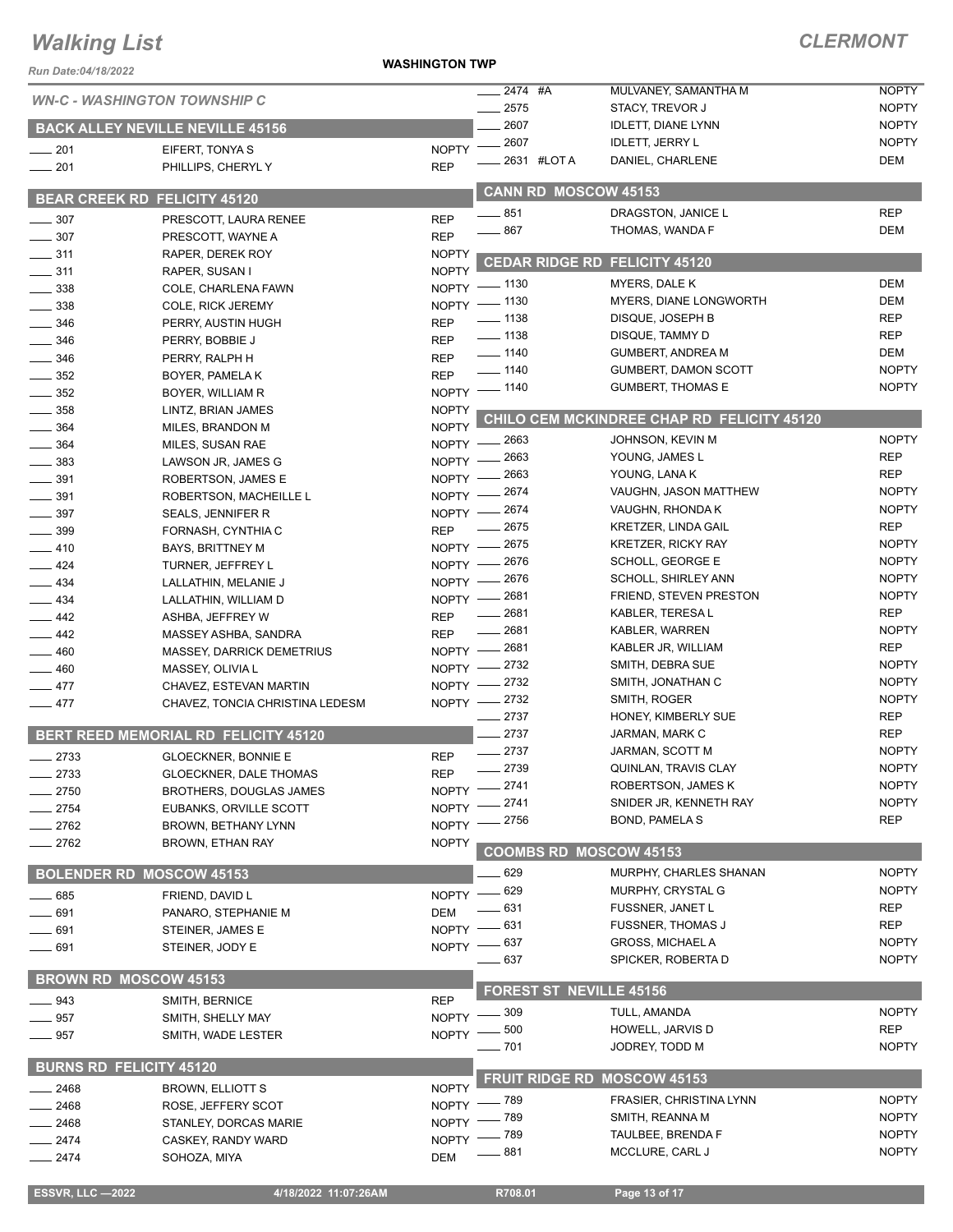*Run Date:04/18/2022*

**WASHINGTON TWP**

### *CLERMONT*

|                                    |                                       |              | 302<br>$\frac{1}{2}$  | SPEARS, CORY LEE                     | <b>NOPTY</b> |
|------------------------------------|---------------------------------------|--------------|-----------------------|--------------------------------------|--------------|
|                                    | <b>WN-C - WASHINGTON TOWNSHIP C</b>   |              | 302                   | SPEARS, TASHA NICHOLE                | <b>NOPTY</b> |
|                                    | <b>FRUIT RIDGE RD MOSCOW 45153</b>    |              | 303                   | NICHOLS, GRETCHEN M                  | <b>REP</b>   |
| $\frac{1}{2}$ 881                  | MCCLURE, SHERRIA                      |              | $NOPTY$ $\_\_\_\$ 303 | NICHOLS, ROBERT GERALD               | <b>REP</b>   |
| $-887$                             | BERTLINE, DONALD G                    |              | NOPTY -406 #APT B     | HANSHAW, DERRICK JOSPEH              | <b>NOPTY</b> |
| $-887$                             | BERTLINE, DONNA J                     |              | NOPTY -408            | OROZCO, KATI LANE                    | <b>NOPTY</b> |
| 889                                | BAIRD, ALEXANDER D                    | <b>REP</b>   | $\frac{1}{2}$ 505     | LEGGETT, HEATHER ELIZABETH           | <b>NOPTY</b> |
| $-889$                             | <b>BAIRD, KRISTIN R</b>               | <b>REP</b>   | $\frac{1}{2}$ 509     | EVANS, ARETHA NICOLE                 | <b>NOPTY</b> |
| 889                                |                                       | REP          | $\frac{1}{2}$ 600     | BOBADILLA, PAULA A                   | DEM          |
|                                    | <b>BAIRD, MADISON VICTORIA</b>        |              | $\frac{1}{2}$ 601     | RIGGS, CARLEE MADISON                | <b>NOPTY</b> |
| 889                                | <b>BAIRD, MARK D</b>                  | <b>REP</b>   | $-601$                | RIGGS III, CARLOS                    | <b>REP</b>   |
| 902                                | CARTER, PATSY L                       | <b>REP</b>   | NOPTY -601            | RIGGS, SHANNON DEE                   | <b>REP</b>   |
| $\frac{1}{2}$ 902                  | KIRK, MELISSA JANE                    |              | $- 602$               | COLLINS JR, CECIL VICTOR             | <b>REP</b>   |
| $\frac{1}{2}$ 982                  | FANCHER, DOUGLAS WALTER               | <b>REP</b>   |                       |                                      |              |
| $\frac{1}{2}$ 982                  | FANCHER, SARAH ELLIS                  | <b>REP</b>   | $- 602$               | COLLINS, CYNTHIA ROSE                | DEM          |
| $- 1060$                           | GILBERT, KOBE JAMES                   |              | $NOPTY = 602$         | <b>COLLINS, HEATHER NICOLE</b>       | <b>NOPTY</b> |
| $- 1060$                           | SHARP, ALLISON MARIE                  |              | NOPTY -602            | COLLINS, JEREMY RYAN                 | <b>NOPTY</b> |
| $-1066$                            | <b>GRIFFITH-HOLMES, DONNA J</b>       |              | NOPTY -607            | FISHER, LENA B                       | <b>NOPTY</b> |
| $-1066$                            | <b>HOLMES, JESSICA E</b>              |              | NOPTY - 708           | <b>BENJAMIN, GLORIA M</b>            | <b>NOPTY</b> |
| $-1066$                            | <b>HOLMES, JON M</b>                  |              | NOPTY - 708           | BENJAMIN JR, HARRY JAMES             | <b>NOPTY</b> |
| $-1128$                            | WEBER, CYNTHIA J                      | <b>REP</b>   | $\frac{1}{2}$ 803     | DARNELL, CASSANDRA CHRISTINE         | <b>NOPTY</b> |
| $- 1128$                           | WEBER, JOHN A                         | <b>REP</b>   | $-803$                | <b>HEDDLESTON, RANDAL E</b>          | <b>NOPTY</b> |
| $- 1140$                           | NEWTON, ALLISON ELAINE                |              | NOPTY -803            | SANDERS, NATHAN RAY                  | <b>NOPTY</b> |
| $- 1140$                           | <b>OWENS, HEATHER MARIE</b>           | <b>NOPTY</b> |                       |                                      |              |
| $- 1140$                           | <b>OWENS, MARK A</b>                  |              |                       | NOPTY MAIN ST NEVILLE FELICITY 45120 |              |
| $- 1140$                           | OWENS, NATHANIEL CHRISTIAN            |              | NOPTY __ 708          | BENJAMIN SR, HARRY J                 | <b>NOPTY</b> |
| $- 1140$                           | <b>WILLIAMS, LEANN PATRICIA</b>       | <b>NOPTY</b> |                       |                                      |              |
|                                    |                                       |              |                       | <b>MAPLE CREEK RD MOSCOW 45153</b>   |              |
| <b>GRAUSE RIDGE FELICITY 45120</b> |                                       |              | 508                   | CATRON, LINDA PATRICIA               | <b>NOPTY</b> |
| $\frac{1}{2}$ 102                  | ONEILL, TIMOTHY T                     |              | NOPTY __ 508          | FORSTE, MICHAEL S                    | <b>REP</b>   |
| $- 107$                            | ADAMS, RICHARD ALLEN                  |              | NOPTY __ 511          | LOSEY, ROBERT J                      | <b>NOPTY</b> |
| $-107$                             | ADAMS, SHARON N                       |              | NOPTY __ 517          | BLAKE, MARY JOYCE                    | <b>NOPTY</b> |
| $-108$                             | <b>BARGER, CHERYL L</b>               |              | NOPTY __ 517          | HANDY, JEFFREY J                     | <b>NOPTY</b> |
| $-108$                             | BARGER, JONATHAN M                    | DEM          | $\frac{1}{2}$ 517     | <b>IDLER, MATTHEW</b>                | <b>NOPTY</b> |
|                                    |                                       |              | 521                   | HINZE, JOSEF KURT                    | <b>NOPTY</b> |
|                                    | <b>GROUSE RIDGE RD FELICITY 45120</b> |              | 521                   | <b>WERT, PATRICIA A</b>              | <b>NOPTY</b> |
|                                    |                                       | <b>REP</b>   | $\frac{1}{2}$ 527     | <b>BROGAN, JENNIFER M</b>            | <b>REP</b>   |
| $\frac{1}{2}$ 109                  | PARKER, JENNIFER L                    |              | $\frac{1}{2}$ 527     | <b>BROGAN, JESSICA NICOLE</b>        | <b>NOPTY</b> |
| <b>HAW TREE RD FELICITY 45120</b>  |                                       |              | 527                   |                                      | <b>REP</b>   |
|                                    |                                       |              | 527                   | <b>BROGAN, LAUREN M</b>              | <b>REP</b>   |
| $\frac{1}{214}$                    | <b>GREEN JR. LIBERTY V</b>            | NOPTY -      |                       | <b>BROGAN, MICHAEL SEAN</b>          |              |
| $\frac{1}{214}$                    | HARMAN, SHARON E                      |              | NOPTY -853            | THEADEMAN, LLOYD C                   | <b>REP</b>   |
| _ 271                              | <b>BLANTON, GARY W</b>                |              | NOPTY - 553           | THEADEMAN, SHARON B                  | <b>REP</b>   |
| 271                                | DAVIES BLANTON, MICHELE LYNN          |              | NOPTY -854            | SCHNEHAIN, JOHN H                    | <b>REP</b>   |
| 275                                | <b>BURRUSS JR, SAMUEL CURRAN</b>      |              | NOPTY -857            | SUDA, SAM F                          | <b>NOPTY</b> |
| 281                                | <b>BROTHERTON, ADAM JAMES</b>         | NOPTY -      | 563                   | CLARK, MICHAEL DAVID                 | <b>NOPTY</b> |
| 291                                | YORK, ALLISYN PAIGE                   |              | NOPTY -863            | <b>SCARBERRY, JERRY LEE</b>          | <b>NOPTY</b> |
| 291                                | YORK, JOSHUA L                        | $NOPTY -$    | _ 583                 | ARTHUR, CLAYTON WADE                 | <b>NOPTY</b> |
| 302                                | BREARTON, JEFFREY W                   |              | NOPTY -883            | ARTHUR, JODY LEE                     | <b>NOPTY</b> |
| 302                                | <b>BREARTON, LISA MAREAH</b>          | <b>DEM</b>   | —— 583                | ARTHUR, LORNA CLAY                   | <b>NOPTY</b> |
| $-338$                             | <b>BROWN, AARON L</b>                 | DEM          |                       |                                      |              |
| $=$ 338                            | <b>BROWN, ERNEST L</b>                | <b>DEM</b>   |                       | <b>MARKET ST NEVILLE 45156</b>       |              |
| _ 338                              | BROWN, LAURA J                        | DEM          | $-409$                | <b>BADGLEY, LOIS A</b>               | <b>NOPTY</b> |
| $\_\_$ 338                         | <b>BROWN, TERESA A</b>                | DEM          | $-409$                | RALEIGH, RALPH DAVID                 | <b>NOPTY</b> |
|                                    |                                       |              | $-410$                | MCCARRICK, ALLISON THEA              | <b>NOPTY</b> |
| <b>MAIN ST NEVILLE 45156</b>       |                                       |              | 410                   | <b>MCCARRICK, CHRIS W</b>            | <b>NOPTY</b> |
| 206                                | BOHL JR, WILLIAM K                    | <b>NOPTY</b> |                       |                                      |              |
| 206                                | ROEHM, AMY LYNN                       | <b>NOPTY</b> |                       | <b>MULLEN RD FELICITY 45120</b>      |              |
|                                    |                                       |              | NOPTY - 752           | WEBB, SARA LYNN                      | <b>NOPTY</b> |
| 209                                | CARSTENS, JOHN G                      |              | NOPTY - 752           | WEBB JR, THEO                        | <b>NOPTY</b> |
| 209                                | DIER, GLORIA L                        |              |                       |                                      |              |
| 209                                | DIER, MARISSA RENEE                   |              | NOPTY -770            | SMITH SR, JAMES A                    | DEM          |
| 300                                | BOWLING, BOBBY G                      | <b>NOPTY</b> |                       | NOPTY MULLEN RD MOSCOW 45153         |              |
| 300                                | RILEY, VICKIE S                       |              |                       |                                      |              |
| $-302$                             | PREWITT, BRIAN JAMES                  |              | NOPTY __ 871          | FOSTER, JODI M                       | <b>NOPTY</b> |
|                                    |                                       |              |                       |                                      |              |

**ESSVR, LLC -2022** 4/18/2022 11:07:26AM R708.01 Page 14 of 17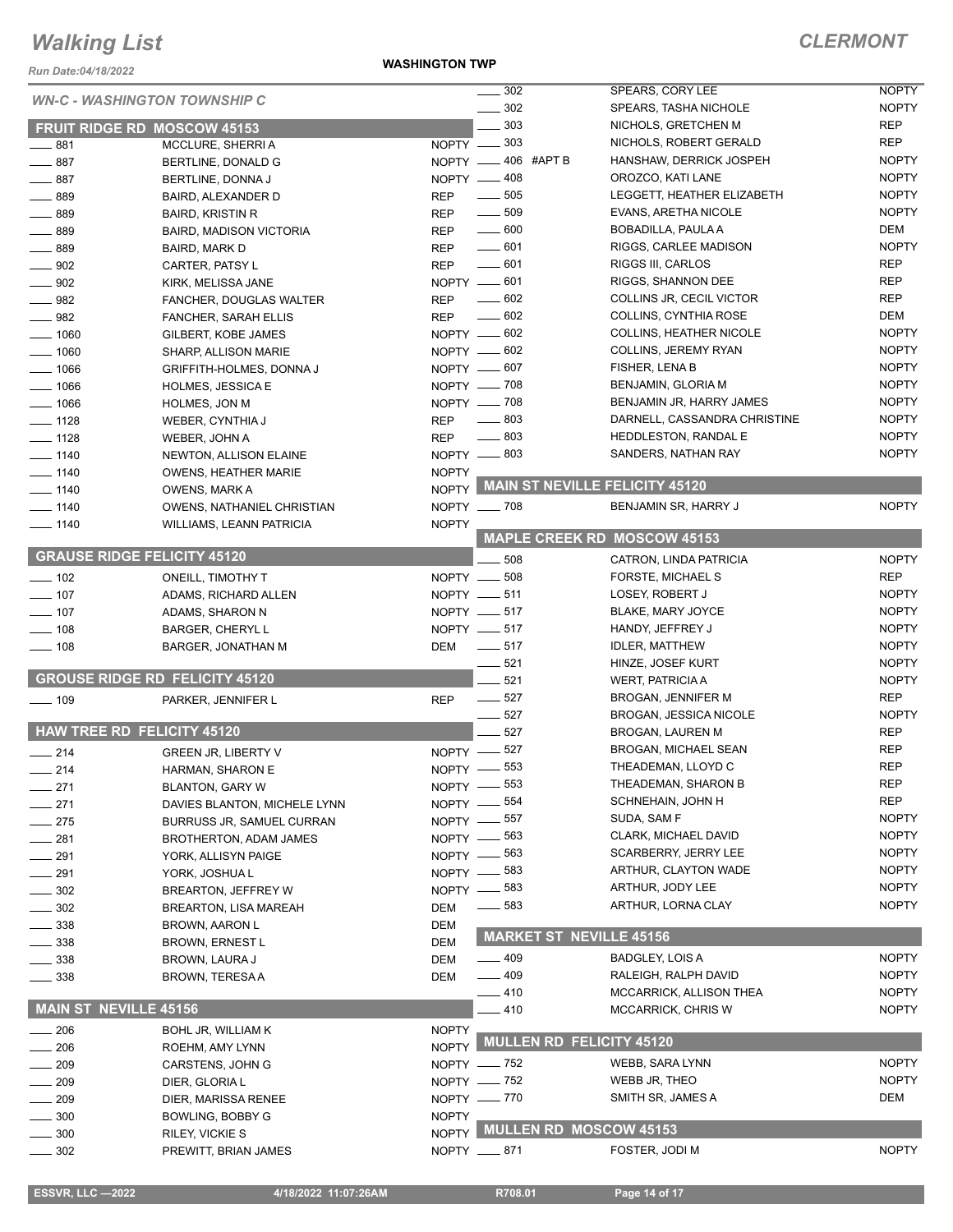*Run Date:04/18/2022*

**WASHINGTON TWP**

| <b>WN-C - WASHINGTON TOWNSHIP C</b> |                                            |              | $-471$                             | FISHER, JULIE L               | <b>REP</b>   |
|-------------------------------------|--------------------------------------------|--------------|------------------------------------|-------------------------------|--------------|
|                                     |                                            |              | $-471$                             | <b>FISHER, THEODORE E</b>     | <b>REP</b>   |
| <b>MULLEN RD MOSCOW 45153</b>       |                                            |              | $-471$                             | RIES, DWIGHT A                | <b>REP</b>   |
| $-871$                              | FOSTER, TREVOR DONALD PATRICK              |              | NOPTY __ 484                       | REESE, DOUGLAS SCOTT          | <b>REP</b>   |
| $-875$                              | BERGMAN, KAREN SUE                         | <b>REP</b>   | 484                                | REESE, LOREN ELIZABETH        | <b>NOPTY</b> |
| $-875$                              | BERGMAN, MEGAN NICOLE                      | NOPTY __     | 508                                | TAYLOR, BETHANY J             | <b>REP</b>   |
| $-875$                              | STROUP, WILLIAM M                          | <b>REP</b>   | 508                                | TAYLOR, JAMES E               | <b>REP</b>   |
| $- 876$                             | ARKENAU, AIMEE D                           |              | NOPTY __ 532                       | AREY, KATHY L                 | <b>NOPTY</b> |
| $-877$                              | TULLY, PATRICK H                           |              | NOPTY _____ 595                    | MEYER, BETTY L                | <b>REP</b>   |
|                                     |                                            |              | 651                                | REID, JILL R                  | <b>REP</b>   |
| <b>MYERS RD MOSCOW 45153</b>        |                                            |              | 651                                | REID, LESLIE PAIGE            | <b>REP</b>   |
| $- 790$                             | ADAMS, STACEY ANN                          | <b>REP</b>   | $-651$                             | REID, RANDALL A               | <b>REP</b>   |
| $\sim$ 790                          | ADAMS, WESLEY JORDON                       | <b>REP</b>   | $- 706$                            | CARROLL, KAMESA R             | <b>REP</b>   |
| $- 794$                             | JONES, DAVID M                             |              | NOPTY __ 706                       | CARROLL, KEVIN LYN            | <b>NOPTY</b> |
| $\frac{1}{2}$ 794                   | JONES, SARAH LOUISE                        |              | NOPTY __ 715                       | RANKIN, CAROL L               | <b>REP</b>   |
| $- 794$                             | ROBERTS, GRADY A                           | <b>REP</b>   | $- 715$                            | RANKIN, ROY W                 | <b>REP</b>   |
| $-810$                              | JOWERS, BRANDY LYNN                        | REP          | $\frac{1}{2}$ 735                  | YOUNG, DAVID L                | <b>NOPTY</b> |
| $-810$                              | JOWERS, BRIAN R                            | <b>REP</b>   | $\frac{1}{2}$ 735                  | YOUNG, DEANA R                | <b>REP</b>   |
| $-810$                              | JOWERS, SYDNEY ROSE                        |              | NOPTY __ 735                       | YOUNG, ZACHARY                | <b>NOPTY</b> |
| $-827$                              | CORNELISON, JAMES D                        | REP          | $\frac{1}{2}$ 737                  | YOUNG, AARON A                | <b>NOPTY</b> |
| $-827$                              | <b>CORNELISON, KAREN</b>                   | <b>REP</b>   | $- 737$                            | YOUNG JR, AVERY I             | <b>NOPTY</b> |
| $-827$                              | CORNELISON, MATTHEW SCOTT                  | REP          | $\frac{1}{2}$ 737                  | YOUNG, ELIZABETH M            | <b>REP</b>   |
| $-844$                              | SHELTON, LASTINA A                         |              | NOPTY __ 738                       | <b>WRIGHT, CAROL R</b>        | <b>NOPTY</b> |
| $-848$                              | CRAWFORD, CODY LEE                         |              | NOPTY __ 738                       | WRIGHT, TOMMI ERIN            | <b>NOPTY</b> |
| $-848$                              | <b>CRAWFORD, JAMES MICHAEL</b>             |              | NOPTY __ 741                       | WILLIAMS, DARRELL W           | <b>NOPTY</b> |
| $-848$                              | <b>CRAWFORD, MICHAEL JUSTIN</b>            |              | NOPTY __ 741                       | <b>WILLIAMS, TERESA MAE</b>   | <b>NOPTY</b> |
| $\frac{1}{2}$ 858                   | <b>BAKER, ANGEL L</b>                      |              | NOPTY __ 750                       | SIZEMORE, ELIZABETH           | <b>NOPTY</b> |
| $- 858$                             | JONES, KATHLEEN R                          |              | NOPTY __ 750 #APT 31               | SIZEMORE, ANDY T              | <b>REP</b>   |
| $-862$                              | PING, MIRANDA FAYE                         |              | NOPTY __ 760                       | SIMMERMON, BARBARA G          | <b>REP</b>   |
| $\equiv$ 868                        | FOSTER, ROGER W                            |              | NOPTY __ 760                       | SIMMERMON, LARRY N            | <b>REP</b>   |
|                                     |                                            |              | $-846$                             | <b>BEHM, SEAN CHRISTOPHER</b> | <b>REP</b>   |
|                                     | NEVILLE PENN SCHOOLHOUSE RD FELICITY 45120 |              | 846                                | FAULKNER, DEBRA A             | <b>NOPTY</b> |
| $\frac{1}{201}$                     |                                            | <b>REP</b>   | $\frac{1}{2}$ 846                  | FAULKNER, RONALD H            | <b>NOPTY</b> |
|                                     | <b>GASTRICH, MARIAN RAE</b>                |              | $-870$                             |                               | <b>NOPTY</b> |
| $\frac{1}{201}$                     | <b>GASTRICH, ROBERT A</b>                  | <b>REP</b>   |                                    | DELANEY JR, KEVIN JOHN        |              |
| $\frac{1}{206}$                     | <b>BROCK, PATSY A</b>                      | <b>REP</b>   | $-880$                             | TATMAN, HOLLY ANN             | <b>NOPTY</b> |
| $\frac{1}{2}$ 304                   | LEMAR, JOSHUA ZANE                         |              | NOPTY -880                         | TATMAN, STEVEN L              | <b>REP</b>   |
| $- 304$                             | LEMAR-MILLER, GRACIE L                     |              | NOPTY __ 880                       | TATMAN, TAMMY K               | <b>REP</b>   |
| $- 304$                             | MCDANIEL, MAGGIE JOLYNN                    |              | NOPTY -881                         | KNOECHEL, JACK AUSTIN         | <b>NOPTY</b> |
| $\frac{1}{2}$ 304                   | RICHEY, JACQUELYN G                        |              | NOPTY __ 881                       | KNOECHEL, MISHELL L           | <b>NOPTY</b> |
| $\equiv$ 305                        | BRANDENBURG, MAGGIE JEAN                   |              | NOPTY -892                         | <b>GRAY, TYLER DILLION</b>    | <b>NOPTY</b> |
| 305                                 | BRANDENBURG, MARK DANIEL                   |              | NOPTY -892                         | RIGDON, CRAIG E               | <b>NOPTY</b> |
| 305                                 | STANDAFER, SCOTT ALLEN                     | NOPTY -      | 899                                | DAVIDSON, DENNIS R            | <b>REP</b>   |
| 356                                 | SAUNDERS, GRIFFIN MONROE                   | REP          | $- 899$                            | DAVIDSON, KYRA ALEXIS         | <b>NOPTY</b> |
| 356                                 | SAUNDERS JR, PAUL E                        | REP          | $\frac{1}{2}$ 899                  | DAVIDSON, PAMELA S            | <b>REP</b>   |
| 356                                 | SAUNDERS, SUSAN DENISE                     | REP          | $- 905$                            | STINCHCOMBE, JILLIAN NICOLE   | <b>NOPTY</b> |
| _ 356                               | SAUNDERS, TROY PRESTON                     | DEM          | $\frac{1}{2}$ 905                  | STINCHCOMBE, STEVEN MICHAEL   | <b>NOPTY</b> |
| $\equiv$ 358                        | COOPER, DENNIS R                           | <b>REP</b>   | $- 908$                            | GROSS JR, DONALD LEE          | <b>NOPTY</b> |
| _ 358                               | COOPER, MELISSA J                          | <b>REP</b>   | $- 908$                            | JOHNSON, CORY A               | <b>NOPTY</b> |
| - 360                               | JACKSON, MEGAN L                           |              | NOPTY __ 908                       | JOHNSON, SUZANNE DAWN         | <b>NOPTY</b> |
| 383                                 | DOWNING, DAVID M                           | REP          | $- 909$                            | PINGER, AUDREY GRACE          | <b>NOPTY</b> |
| 383                                 | DOWNING, KELLEY J                          | <b>REP</b>   | $- 909$                            | PINGER II, DANIEL J           | <b>NOPTY</b> |
| 406                                 | DONOVAN, CAYLEIGH A                        |              | NOPTY __ 909                       | PINGER, KERI D                | DEM          |
| —— 406                              | DONOVAN, STACY JO                          |              | NOPTY -834                         | HAMILTON, JARED NEIL          | <b>NOPTY</b> |
| ____ 416                            | DONOVAN, DENNIS H                          | <b>REP</b>   | 934                                | HAMILTON, JULIANNE            | <b>NOPTY</b> |
| —— 416                              | DONOVAN, KAREN A                           | <b>REP</b>   | $- 934$                            | HAMILTON, STEVEN CARL         | <b>NOPTY</b> |
| $-420$                              | CROSSLEY, HOLLY ANNE                       |              | NOPTY -876                         | ROBBEN, DAWN                  | <b>NOPTY</b> |
| —— 420                              | CROSSLEY, MICHAEL HOSMAN                   |              | NOPTY __ 976                       | ROBBEN, JAMES M               | <b>NOPTY</b> |
| _ 420                               | DEMOUGIN, ALISON J                         |              | NOPTY -886                         | BOCK, SAMANTHA N              | <b>NOPTY</b> |
| _ 420                               | ROST, STEPHEN H                            |              | NOPTY __ 986                       | <b>BOCK, SHAMUS LEE</b>       | <b>NOPTY</b> |
| —— 457                              | BLACKBURN, BRIAN                           | <b>NOPTY</b> |                                    |                               |              |
| — 468                               | HULL, DOUGLAS E                            |              | NOPTY NEVILLE SPUR RD MOSCOW 45153 |                               |              |
| —— 468                              | HULL, TAMMY M                              |              | NOPTY __ 1964                      | MCMATH, ALLISON M             | <b>REP</b>   |
| _ 468                               | WELCH, TIM A                               |              | NOPTY __ 1964                      | MCMATH, AMY M                 | <b>REP</b>   |
|                                     |                                            |              |                                    |                               |              |
| <b>ESSVR, LLC -2022</b>             | 4/18/2022 11:07:26AM                       |              | R708.01                            | Page 15 of 17                 |              |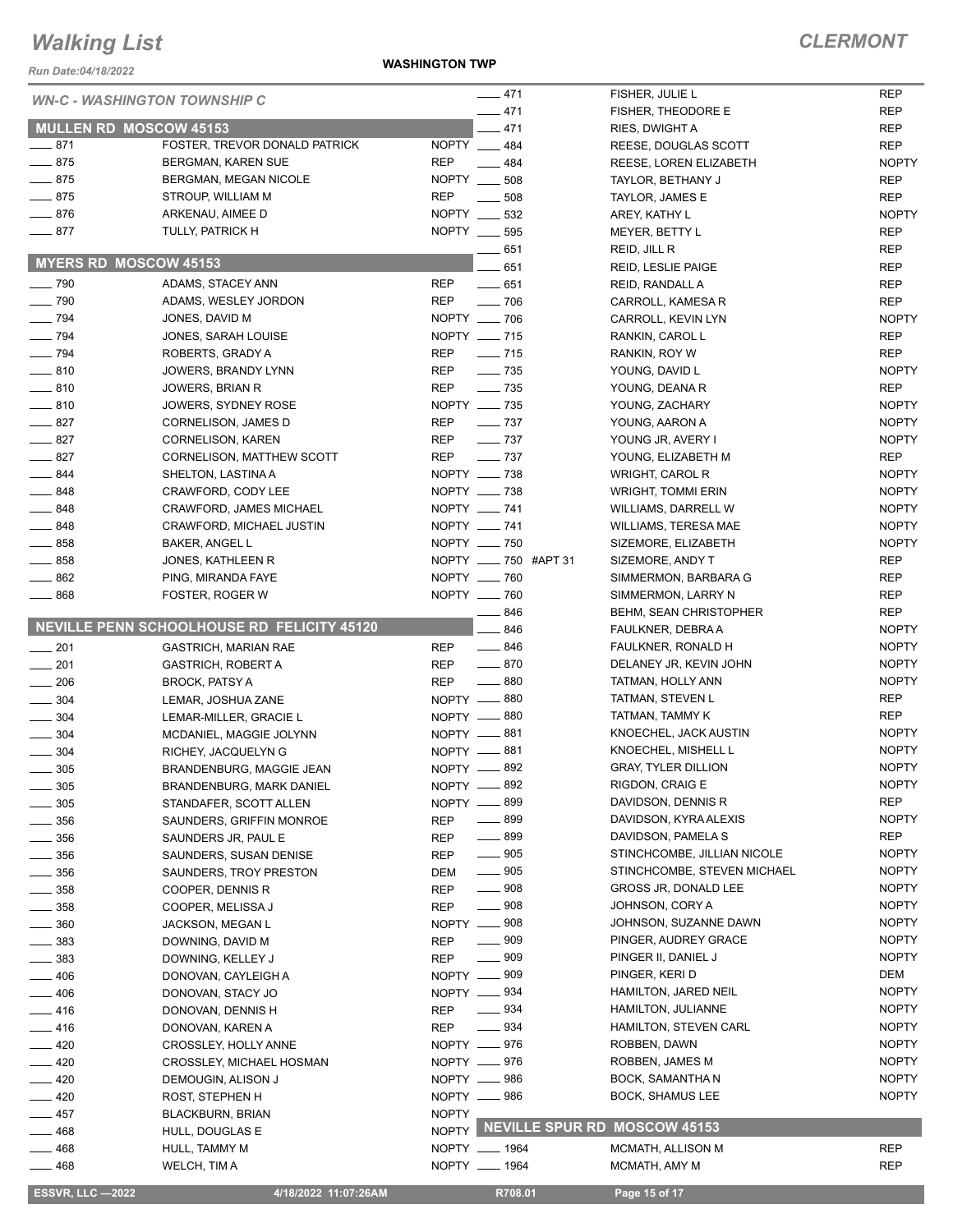#### **WASHINGTON TWP**

| Run Date:04/18/2022                 |                                     | <b>WASHINGTON TWP</b> |                                 |                                |              |  |
|-------------------------------------|-------------------------------------|-----------------------|---------------------------------|--------------------------------|--------------|--|
| <b>WN-C - WASHINGTON TOWNSHIP C</b> |                                     |                       | 2652                            | RUWE, DOMINIC MARK             | <b>REP</b>   |  |
|                                     |                                     |                       | 2652                            | RUWE, JANE F                   | <b>REP</b>   |  |
|                                     | <b>NEVILLE SPUR RD MOSCOW 45153</b> |                       | 2652                            | RUWE, JOSEPH JOHN              | <b>NOPTY</b> |  |
| $-1964$                             | MCMATH, JAMES M                     | <b>REP</b>            | 2652                            | RUWE, MARIA ELIZABETH          | <b>REP</b>   |  |
| 1964                                | MCMATH, MADISON K                   | <b>NOPTY</b>          | 2652                            | RUWE, MICHAEL JAMES            | <b>NOPTY</b> |  |
| 1977                                | AUXIER, GREG G                      | <b>REP</b>            | 2652                            | RUWE, THERESA                  | <b>REP</b>   |  |
| 1977                                | <b>AUXIER, SHARON LYNN</b>          | <b>REP</b>            | 2652                            | RUWE, THOMAS J                 | <b>REP</b>   |  |
| 1998                                | HENDERSON, JEANNIE L                | <b>REP</b>            | <b>U S 52 MOSCOW 45153</b>      |                                |              |  |
| $-1998$                             | <b>HENDERSON, ROBERT P</b>          | <b>REP</b>            |                                 |                                | <b>NOPTY</b> |  |
| 1998                                | KRIMMER, PETER W                    | <b>REP</b>            | <u>—</u> 1919                   | POWERS, ROLAND L               |              |  |
| $\frac{1}{2}$ 1998                  | <b>KRIMMER, SUSAN</b>               | <b>NOPTY</b>          |                                 | <b>WALNUT ST NEVILLE 45156</b> |              |  |
|                                     | <b>RED OAK RIDGE FELICITY 45120</b> |                       | 300                             | LUCAS, SHELBY E                | <b>NOPTY</b> |  |
| $-1199$                             | HUGHES, KEITH DANIEL                |                       | NOPTY -426                      | TOLLIVER, TRENT GAVIN          | <b>NOPTY</b> |  |
| $-1200$                             | LONGWORTH, BARBARA L                | <b>NOPTY</b>          |                                 |                                |              |  |
| $- 1200$                            | LONGWORTH, DAVID                    | <b>NOPTY</b>          | <b>WATERS RD FELICITY 45120</b> |                                |              |  |
|                                     |                                     |                       | 2210                            | JEMISON, MICHAEL A             | <b>NOPTY</b> |  |
|                                     | <b>STATE ROUTE 743 MOSCOW 45153</b> |                       | 2210                            | JEMISON JR, MICHAEL ALAN       | <b>NOPTY</b> |  |
| 2681                                | STEELE, GLORIA M                    | NOPTY -               | 2210                            | JEMISON, SUSAN E               | <b>NOPTY</b> |  |
| 2693                                | SLONE, JENNIFER LYNN                | <b>REP</b>            | 2214                            | CLEVES, DANIEL R               | <b>NOPTY</b> |  |
| 2901                                | <b>BRODERICK, NEVAL</b>             | NOPTY -               | $-2214$                         | CLEVES, KAITLIN NICOLE         | <b>NOPTY</b> |  |
| 2901                                | ORMANDY, SHANNON LOUISE             | <b>NOPTY</b>          |                                 |                                |              |  |
| 2933                                | FAUBION, RICHARD L                  | REP                   | TOTAL: 383                      |                                |              |  |
| 3063                                | <b>BRITTAIN, BRIAN A</b>            | <b>REP</b>            |                                 |                                |              |  |
| 3063                                | <b>BRITTAIN, RHONDA SUE</b>         | <b>REP</b>            |                                 |                                |              |  |
|                                     |                                     |                       |                                 |                                |              |  |
|                                     | STATE ROUTE 756 MOSCOW 45153        |                       |                                 |                                |              |  |
| 2289                                | <b>BURTON, KRISTEN LEE</b>          | <b>NOPTY</b>          |                                 |                                |              |  |
| 2307                                | PRESTON JR, ELBERT L                | DEM                   |                                 |                                |              |  |
| 2325                                | MITCHELL, JEFFERY LYLE              | <b>NOPTY</b>          |                                 |                                |              |  |
| 2325                                | MITCHELL, KELSEY MARIE              | <b>NOPTY</b>          |                                 |                                |              |  |
| 2325                                | MITCHELL, MICHELLE ANN              | <b>NOPTY</b>          |                                 |                                |              |  |
| 2691                                | WINDSOR, CHARLES W                  | <b>NOPTY</b>          |                                 |                                |              |  |
|                                     | <b>TURKEYFOOT RD MOSCOW 45153</b>   |                       |                                 |                                |              |  |
| 957                                 | BLAKLEY, AMI N                      | <b>NOPTY</b>          |                                 |                                |              |  |
| 957                                 | <b>BLAKLEY, DEVIN C</b>             | <b>NOPTY</b>          |                                 |                                |              |  |
| 967                                 | <b>BLAKLEY, CHARLES WAYNE</b>       | <b>NOPTY</b>          |                                 |                                |              |  |
| $-967$                              | BLAKLEY, CHERYL L                   | <b>NOPTY</b>          |                                 |                                |              |  |
|                                     | <b>U S 52 FELICITY 45120</b>        |                       |                                 |                                |              |  |
| 2217                                | COTES, DUSTIN M                     | <b>REP</b>            |                                 |                                |              |  |
| 2217                                | COTES, JAMIE LYNN                   | <b>REP</b>            |                                 |                                |              |  |
| 2217                                | HAFNER, JACK E                      | <b>NOPTY</b>          |                                 |                                |              |  |
| 2220                                | GLASS, JACOB DOUGLAS                | <b>REP</b>            |                                 |                                |              |  |
| 2220                                | GLASS, JAMES G                      | REP                   |                                 |                                |              |  |
| 2220                                | HOPKINS, DANIEL MARK                | <b>REP</b>            |                                 |                                |              |  |
| 2220                                | TERRY, KEVIN D                      | <b>NOPTY</b>          |                                 |                                |              |  |
| 2222                                | COLLINS, LOIS F                     | <b>NOPTY</b>          |                                 |                                |              |  |
| 2241                                | <b>GRAMKE, JOHN ELMO</b>            | DEM                   |                                 |                                |              |  |
| 2243                                | BOWLING, SHERRY ANN ALLAMAE         | <b>NOPTY</b>          |                                 |                                |              |  |
| 2243 #APT A                         | BOWLING, KAREN S                    | REP                   |                                 |                                |              |  |
| 2243 #APT B                         | MCCABE, RAYMOND JAMES               | <b>NOPTY</b>          |                                 |                                |              |  |
| 2322                                | AUXIER, HANNAH MARIE                | DEM                   |                                 |                                |              |  |
| 2322                                | AUXIER, JEFFREY T                   | DEM                   |                                 |                                |              |  |
| 2322                                | AUXIER, KIMBERLY L                  | DEM                   |                                 |                                |              |  |
| 2322                                | AUXIER, THOMAS STANLEY              | <b>NOPTY</b>          |                                 |                                |              |  |
| 2548                                | PECK, JOHN W                        | <b>REP</b>            |                                 |                                |              |  |
| 2548                                | PECK, MARIANNE P                    | REP                   |                                 |                                |              |  |
| 2592                                | REPMAN, JOHN E                      | <b>NOPTY</b>          |                                 |                                |              |  |
| 2646                                | NUTLEY, BRUCE F                     | REP                   |                                 |                                |              |  |
| 2646                                | NUTLEY, NEDA J                      | <b>REP</b>            |                                 |                                |              |  |